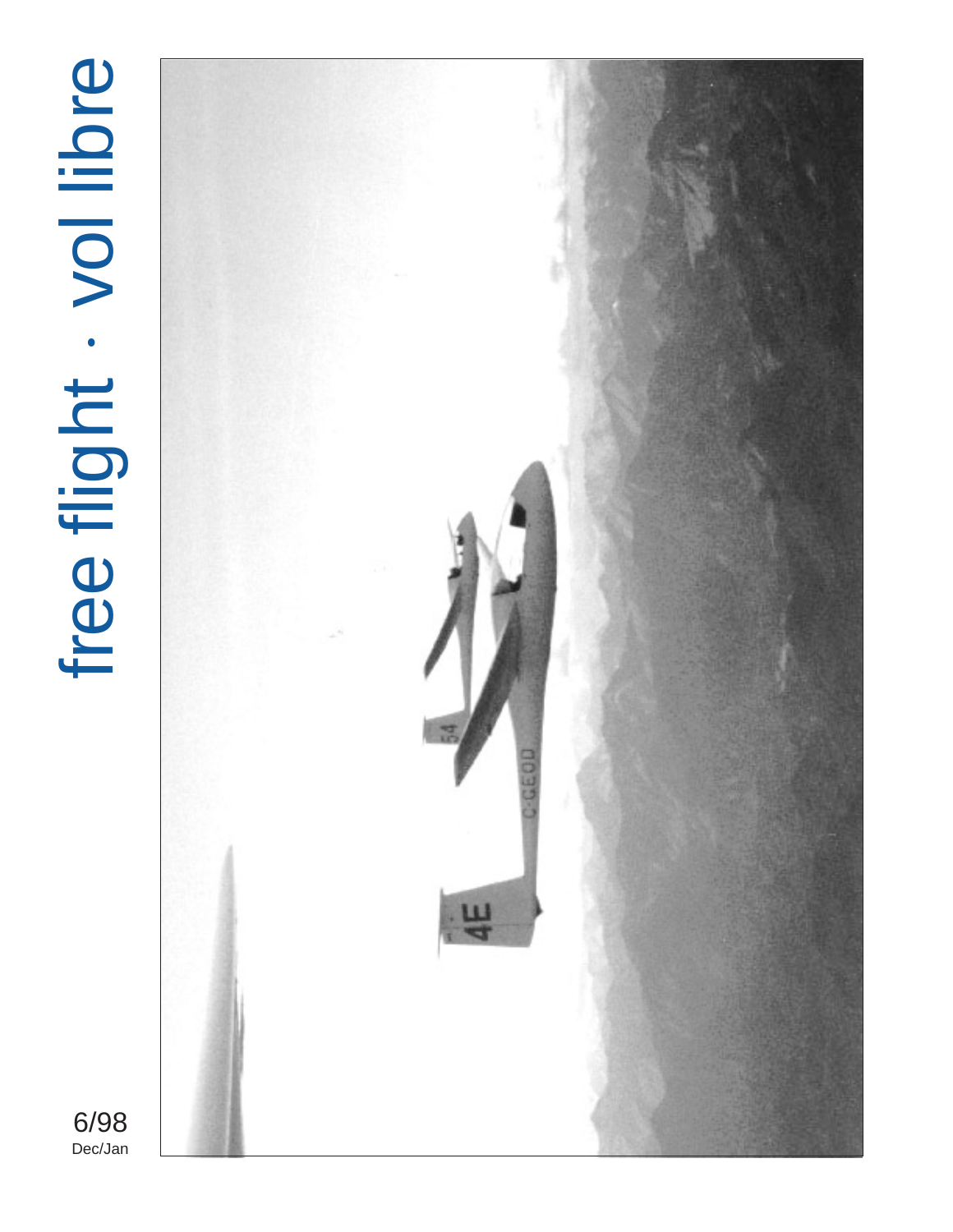### **Liaison**



he 1998 season is history in most clubs. Gliders, planes, picnic tables have been put away. However, a most important period is already under way, getting ready for 1999. The board of directors will have, by the time you read this, met in Ottawa to close some unfinished '98 business issues but, for the most part, to deal with the 1999 season. This three day session (from Friday am to Sunday pm) is a gruelling exercise as we go through a very agressive agenda. Managing SAC means dealing with a ton of various issues, some interesting, some others being a pain but nonetheless needed. We cram in as much stuff as we can as we want to minimize the number of live meetings to keep our costs to a minimum. Cut rate long distance calls and tons of Internet does the rest. As a matter of fact, it should be compulsary for board members to be e-mail accessible and capable. We have also experimented with virtual board meetings complete with voting on some specific and not too complex issues, again to drive costs down.

Currently, we are busy defending our transponder exemption from a motion brought to Transport Canada by ATAC (the Airline Transport Association of Canada). Once again we are fortunate to have within our ranks competent individuals who donate their precious time and expertise to prepare and present briefs to support our position. And once again, success for SAC will mean that the status quo is preserved, in plain language, that the current situation does not

change. So when I am asked, "what does SAC do for me", quite often the answer is, "we make sure that nothing happens to our access to the airspace, and that nothing happens to make the practice of the sport involve more bureaucracy." And once in a blue moon, we work hard to make sure a little less happens. Our executive director, Jim McCollum, spearheaded an action that resulted in radio license fees being abolished as of 1999. That is real money in our pockets, people.

Looking at the SAC Roundtable on our webpage, I was pleasantly surprised to see the interest around GPS flight recorders at contests. Such discussions are healthy and are a net gain. We've got to love the Internet: that technology is a godsend to us, especially when you happen to live in the largest country in the world!

On behalf of (from west to east) Harald, David, Howard, Richard, Jim and myself, our very best wishes for a healthy happy and prosperous 1999.

Salut vous tous. Depuis deux ans, je note des progressions intéressantes dans le nombre de membres francophones. En 1997, nos amis de Québec donnaient un coup de barre important faisant sauter leur nombre de la trentaine à la cinquantaine. En 1998, ils maintenaient ce niveau, ce qui est exemplaire.

En 1998, c'est au tour de Champlain d'ajouter deux douzaine de membres. Sans crier à l'âge d'or du vol à voile au Québec, on doit au moins se dire que nous sommes dans la bonne voie. En 98, Les Outardes se sont relocalisés de la région de Lanaudière à Bromont. Ayant moi même vécu ces déracinements avec Champlain, je peux vous assurer qu'il s'agit d'un travail colossal et qui occasionne des pertes. Cependant en 99, Les Outardes seront en mesure de reprendre la croissance. MSC a connu une baisse mais leur président, Peter Trent m'assure que des mesures sont prises pour que 99 soient une année de forte reprise.

Les compétitions nationales 1999 auront lieu à Champlain. Les provinciales 98 ont été un franc succès et ont servi de camp d'entraînement pour voir les implications d'un tel événement. J'ose exprimer le vœu que des membres de partout au Québec s'impliqueront dans un effort collectif. Je souligne dès maintenant qu'il n'est point besoin d'avoir une super machine pour participer. Le comité sportif de l'ACVV, à partir de savants calculs, a établi un "handicap" pour chaque type d'appareil. Cette méthode permet aux 1-26, Ka6, Solo, Jantar, etc. de compétitioner ensemble à armes égales. On vous y voit?

Sur ce même thème, on m'a reproché, sur le babillard du site ACVV, d'avoir émis le regret de n'avoir pas vu de membres d'autres clubs du Québec. Oui de la visite, on aime ça! Loin de moi l'idée de faire des reproches à qui que çe soit. Si mes propos vous ont offusqué, je m'en excuse. Quant aux maux dont ont m'accuse dans cette sortie en règle, je dis seulement que dans un organisme de bénévoles comme le nôtre, il est important que les canons soient muselés. Le but premier de ce sport, c'est de s'amuser. Faut pas perdre cela de vue.

Au nom (d'ouest en est) d'Harald, David, Howard, Richard, Jim et de moi même, nos meilleurs vœux pour une année 1999 pleine de bonheur, santé et prospérité et pleines de fins de semaines où le cumulus est roi.

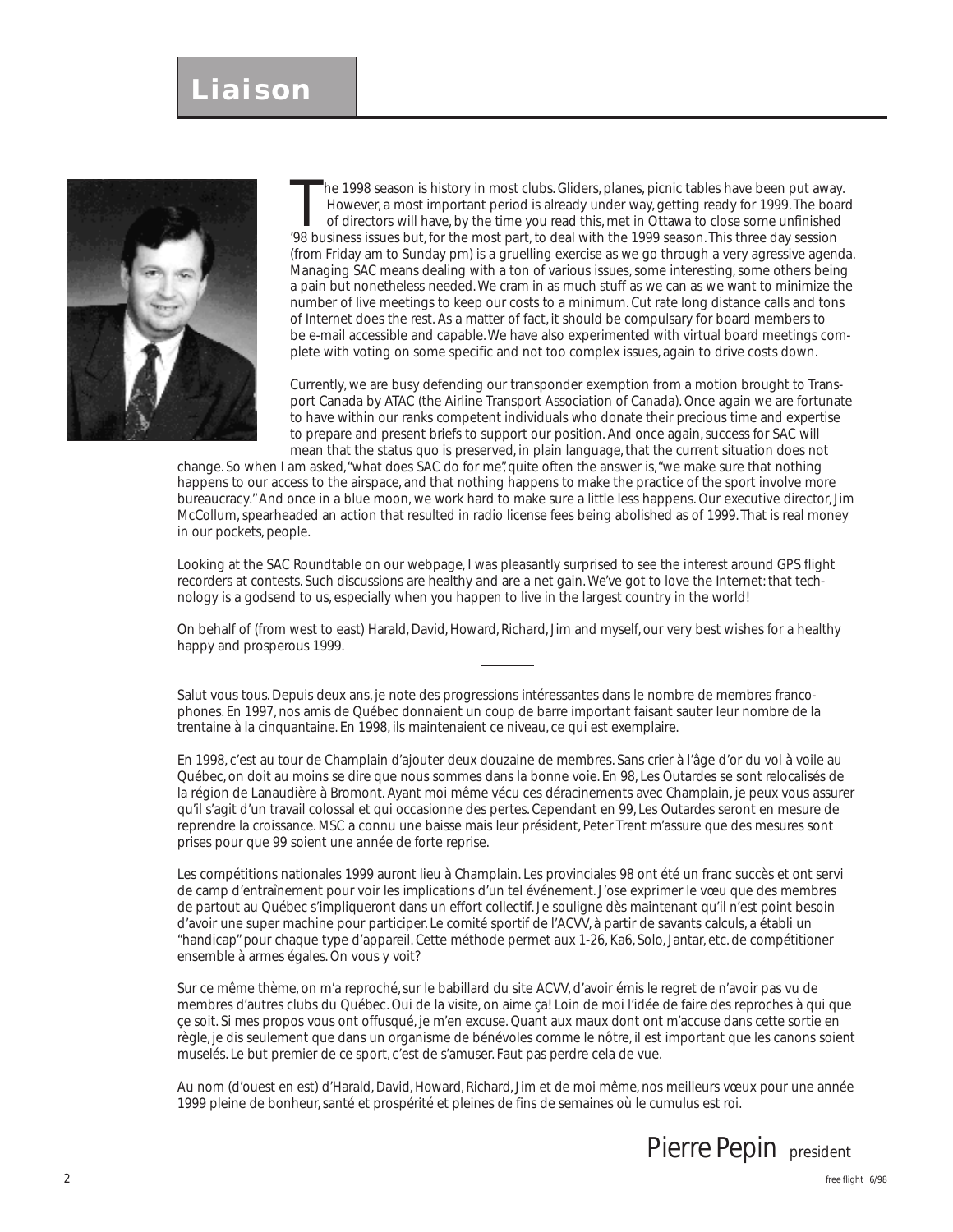# free flight • vol libre

### 6/98 Dec/Jan

The journal of the Soaring Association of Canada Le journal de l'Association Canadienne de Vol à Voile

ISSN 0827 – 2557

- **did the pterodactyl migrate north? 4** a history of the Pratt-Read sailplane ✦ *Norb Wethington*
	- **not last! 6** a beginner's first contest ✦ *'Hotel Tango'*
	- **catchin' the Big Kahuna express 7** newbies try wave soaring at Lake Placid ✦ *Behzad Shroff*
	- **glider handicapping parts 3 & 4 8 b** the series on how the numbers are calculated ♦ *Carl Herold*
- **designing a sailplane safety cockpit 12** a 'Formula 1' style energy absorbing cockpit ✦ *Tony Segal*
	- **towplane engine cooling 15** further work on a safe descent profile ✦ *Doug Carman*

### DEPARTMENTS

- 17 SAC video library the SAC video rental store
- **18** *Hangar Flying*  Oran Nicks, GPS use pilot survey, report of a soaring competition in Colombia!
- 19 **Safety Comment** Age dramatically reduces the strength of your back, a lumbar support that works
- 20 **SAC news** new exhibition category flight permit, decertification of aircraft, SAC membership meter, Pioneer trust fund update, report on first TC recreational aircraft seminar
- **22** *FAI Badges*  current new badge listing, Club category records



- 
- 
- 
- -

### **Cover**

A Cirrus sandwich. Three Cirrus pilots from Cu Nim; Gerald Ince (54), Al Hoar (4E), and Mike Glatiotis (JM), met up under a great cloud street just east of the front range of the Rockies on 4 October. With multiple climbs to 11,000 feet made easy, they made a few formation photo flights away from the clouds. *Photo: Mike Glatiotis*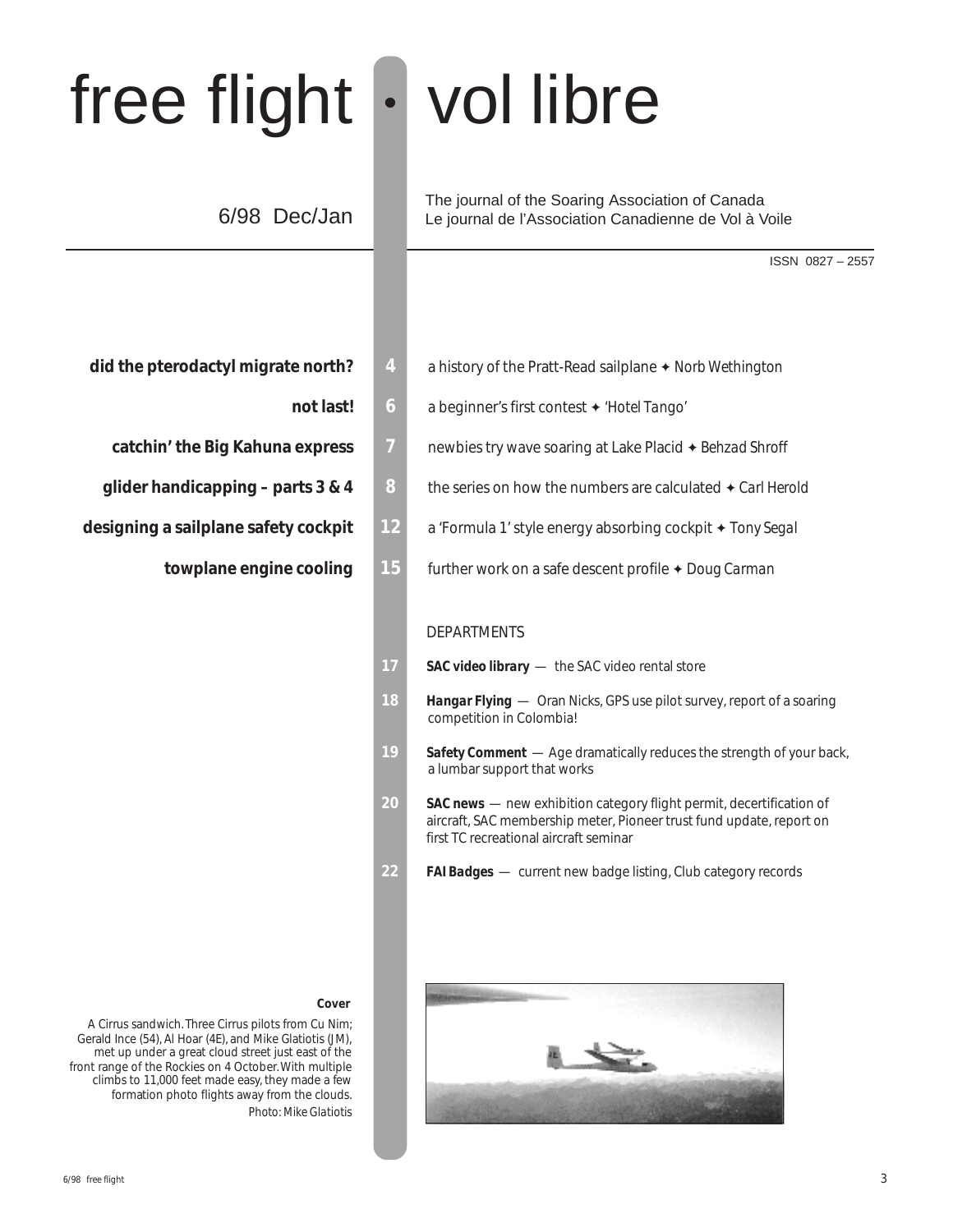# Did the "Pterodactyl" migrate north?

a history of the Pratt–Read sailplane, and some help sought

### **Norb Wethington**

It was a really strange experience. I was sitting in the left seat of a "pterodactyl" — a very large and very old training glider which was perfectly airworthy. I had reached a milestone in my quest to fly the Pratt-Read LNE-1 but this big yellow bird was going nowhere. The weather was garbage! Calling it a pterodactyl is quite appropriate. It was designed during the start-up of World War II and it had an expected shelf life of two years. Here I was, meeting up with one — some 56 years after it came off the assembly line and 46 years after it set some amazing performance records.

The original prototype was designed in late 1941 by a team of six well known aeronautical engineers and glider designers. Pearl Harbor brought some urgency to the project and the original NX41802 was quickly finished and presented to the US Navy in response to a "Request for Proposal" for them. An advanced training glider was needed in sufficient numbers to prepare Navy and Marine pilots for glider-borne invasions of the Pacific theater islands.

The contract was awarded to the Pratt-Read Company which then created their Gould Aeronautical Division at Deep River, Connecticut. The Navy purchased NX41802, designated it the XLNE-1 and allocated a serial number (31505) to it. The company was then assigned 100 serial numbers: 31506 for the productionprototype XLNE-1 and 31507 through 31585 and 34115 through 34134 to the LNE-1 itself.

The production prototype XLNE-1 (#31506) came off the line in late July, 1942 and the remaining were manufactured at regular intervals. The success of the Guadalcanal campaign (Jul - Oct, 1942) and the speed with which the Pacific theater of operations was moving, doomed the glider-borne invasion strategy mid-stream; seaborne invasions became far more practical. Production was stopped at the completion of #31579 or 73 of the LNE-1. With the two XLNE-1s, this put the total at 75. (There was, however, a "phantom" 76th ship constructed by a Pratt-Read employee out of inspection-rejected parts. The Navy ordered it to be destroyed; no indication whether the employee was ever disciplined.)

As World War II wound down, those which still existed in the Naval inventory (very few of which had any serious flight time) were transferred to the US Army Air Force for disposal through civilian contract sale. For administrative purposes, they were all redesignated as the TG-32 and many were repainted from the Navy "International Yellow" colours to Army silver. Memos describing the necessary upgrades one needed to obtain US civilian registry for the Pratt-Reads were quickly distributed by the Soaring Society of America.

From 1945 until 1952, the Pratt-Reads lived an obscure life barnstorming and training pilots. The Sierra Wave Project changed all of that. A contract was released by the USAF Cambridge Research Center (ARDC), at Hanscom Field, Massachusetts, for meteorological flights in the desert of California on the lee side of the Sierra Nevada mountains. Two Pratt-Reads (N63174 and N63195) owned by Southern California Soaring Association were part of this effort to determine the size, strength and complexity of wave and roll clouds. In fact, on 19 March 1952, one of the project Pratt-Reads with pilot Larry Edgar and co-pilot Harold Kleiforth took it to an absolute altitude of 44,255 feet (13,489 m). This



### **The SOARING ASSOCIATION of CANADA**

is a non-profit organization of enthusiasts who seek to foster and promote all phases of gliding and soaring on a national and international basis. The association is a member of the Aero Club of Canada (ACC), the Canadian national aero club representing Canada in the Fédération Aéronautique Internationale (FAI), the world sport aviation governing body composed of national aero clubs. The ACC delegates to SAC the supervision of FAI-related soaring activities such as competition sanctions, issuing FAI badges, record attempts, and the selection of a Canadian team for the biennial World soaring championships.

**free flight** is the official journal of SAC.

Material published in free flight is contributed by individuals or clubs for the enjoyment of Canadian soaring enthusiasts. The accuracy of the material is the responsibility of the contributor. No payment is offered for submitted material. All individuals and clubs are invited to contribute articles, reports, club activities, and photos of soaring interest. An e-mail in any common word processing format is welcome (preferably as a text file), or send a fax. All material is subject to editing to the space requirements and the quality standards of the magazine.

Prints in B&W or colour are required. No slides or negatives please.

free flight also serves as a forum for opinion on soaring matters and will publish letters to the editor as space permits. Publication of ideas and opinion in free flight does not imply endorsement by SAC. Correspondents who wish formal action on their concerns should contact their SAC Zone Director whose name and address is listed in the magazine.

The contents of free flight may be reprinted; however, SAC requests that both the magazine and the author be given acknowledgement.

For change of address and subscriptions for non-SAC members (\$26/\$47/\$65 for 1/2/3 years, US\$26/\$47/\$65 in USA & overseas), contact the SAC office at the address below.

| President                  | Pierre Pepin      |
|----------------------------|-------------------|
| <b>Vice President</b>      | Richard Longhurst |
| <b>Executive Director</b>  | Jim McCollum      |
| <b>Corporate Treasurer</b> | Jim McCollum      |
| <b>Legal Counsel</b>       | Robert Wappel     |
| Secretary                  | vacant            |
|                            |                   |

cant **SAC office:** 101 – 1090 Ambleside Drive Ottawa, ON K2B 8G7

tel: (613) 829-0536 fax: 829-9497 e-mail: **sac@sac.ca** website: **www.sac.ca**

Deadline for contributions:



**January, March May, July September, November**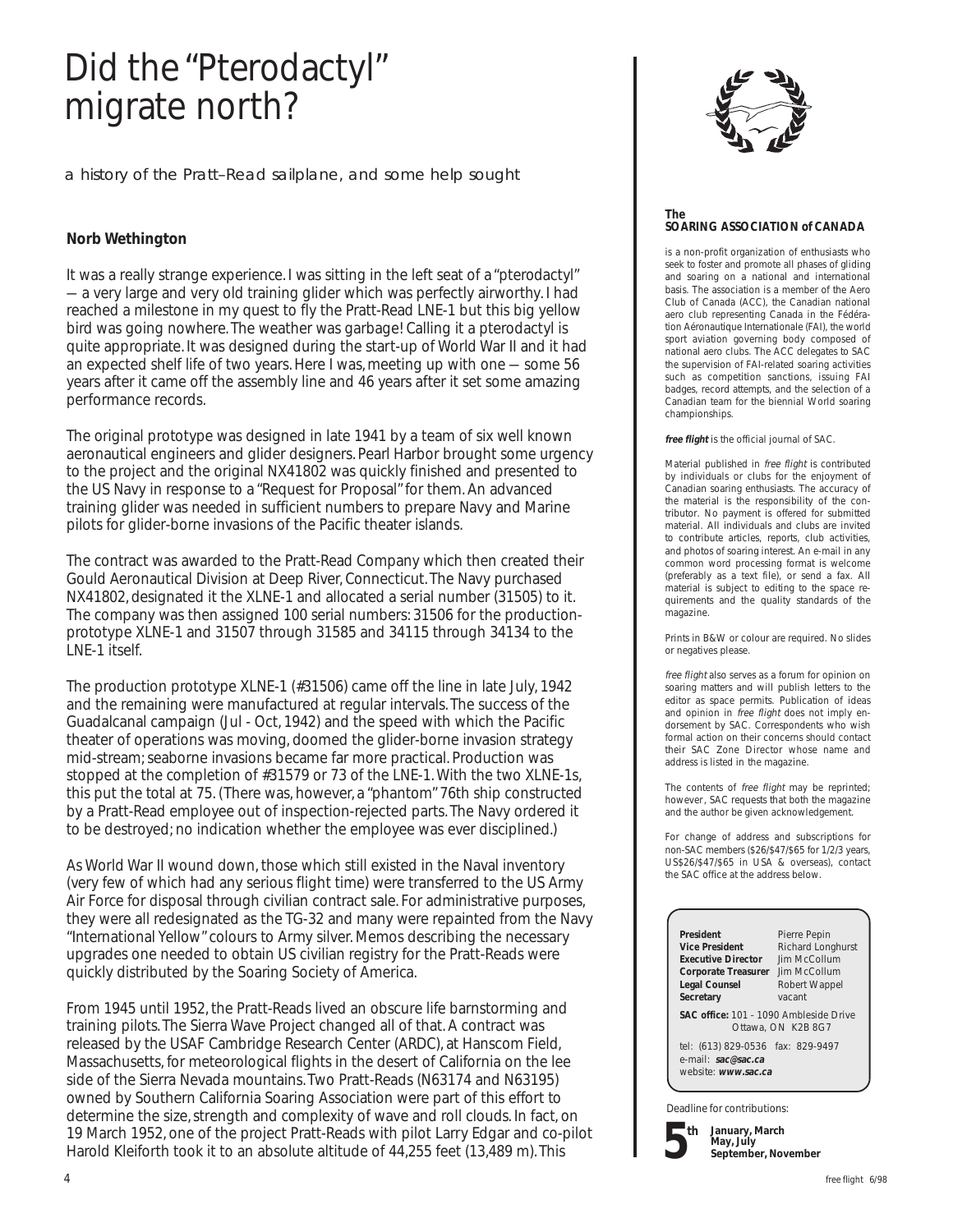### **L'ASSOCIATION CANADIENNE DE VOL À VOILE**

est une organisation à but non lucratif formée d'enthousiastes et vouée à l'essor de cette activité sous toutes ses formes, sur le plan national et international. L'association est membre de l'Aéro-Club du Canada (ACC), qui représente le Canadaau sein de la Fédération Aéronautique Internationale (FAI), laquelle est responsable des sports aériens à l'échelle mondiale et formée des aéro-clubs nationaux. L'ACC a confié à l'ACVV la supervision des activités vélivoles aux normes de la FAI, telles les tentatives de record, la sanction des compétitions, la délivrance des insignes,ainsi que la sélection d'une équipe nationale pour les championnats mondiaux biennaux de vol à voile.

**vol libre** est le journal officiel de l'ACVV.

Les articles publiés dans vol libre proviennent d'individus ou de groupes de vélivoles bienveillants. Leur contenu n'engage que leurs auteurs. Aucune rémunération n'est versée pour ces articles. Tous sont invités à participer à la réalisation du magazine, soit par des reportages, des échanges d'idées, des nouvelles des clubs, des photos pertinentes, etc. L'idéal est de soumettre ces articles par courrier électronique, bien que d'autres moyens soient acceptés. Ils seront publiés selon l'espace disponible, leur intérêt et leur respect des normes de qualité du magazine.

Des photos en couleurs ou noir et blanc seront appréciées, mais s'il vous plaît, pas de négatifs ni de diapositives.

vol libre sert aussi de forum et on y publiera les lettres des lecteurs selon l'espace disponible. Leur contenu ne saurait engager la responsabilité du magazine, ni celle de l'Association. Toute personne qui désire faire des représentations sur un sujet précis auprès de l'ACVV devra s'adresser au directeur régional, dont le nom et l'adresse sont publiés dans le magazine.

Les articles de vol libre peuvent être reproduits librement, mais le nom du magazine et celui de l'auteur doivent être mentionnés.

Pour signaler un changement d'adresse ou s'abonner, contacter le bureau national à l'adresse ci-bas. Les tarifs au Canada sont de 26\$, 47\$ ou 65\$ pour 1, 2 ou 3 ans, et de 26\$US, 47\$US ou 65\$US à l'extérieur.

### **EDITOR**

Tony Burton Box 1916 Claresholm, AB T0L 0T0 tel & fax (403) 625-4563 e-mail **free-flt@agt.net**

Any service of Canada Post to above address. Any commercial courier service to 335 - 50 Avenue W

**COMMERCIAL ADVERTISING** SAC office (613) 829-0536 e-mail **sac@sac.ca**

Date limite:



**janvier, mars mai, juillet septembre, novembre** world record for multiplace gliders Absolute Altitude still stands. (See the SSA website at *http://www.ssa.org* for this and other record flights by the Pratt-Read.)

A few years later, a follow-up study was also sponsored by the Cambridge Research Center. It was entitled the Mountain Wave Project and used the same equipment and personnel. It was unexpectedly terminated as a result of a nowfamous accident. A singularly vicious rotor disintegrated Pratt-Read N63195 in mid-air over Bishop, California on 25 April 1955. Pilot Larry Edgar — this time flying solo — managed to parachute to safety. USAF flight surgeons who examined Larry afterwards determined that his retinal damage was caused by forces in excess of negative 15 g for about 0.4 second. (See Carl Posey, *In the Grip of the Whirlwind*, Air and Space, Smithsonian, July 1996.)

There is a gap in information available on the Pratt-Reads from 1955 until 1970.

In March 1970, the SSA's special issue of Soaring, the *US Sailplane Directory*, listed 20 Pratt-Reads as active. A subsequent directory in August 1974 stated that approximately 25 were still active. The most recent directory published in July 1997 listed 15 as still active.

Perhaps the most complete current data is available from the Vintage Sailplane Association which lists twelve "intact" Pratt-Reads in the USA as of October, 1998. Of those, only four are rated as airworthy and two of them are on permanent display in museums. The one which I visited and is ready-to-fly is based in the Virginia hill country west of Frederick, Maryland. A second is airworthy, but undergoing some needed repair, and is based near Lansing, Michigan. Of the eight identified as "not airworthy", one is on permanent display in an air museum, two others are owned by similar museums but are in storage gathering dust, and five are in private hands in various states of repair.

The two airworthy ones which are on permanent display, however, can provide at least a framework for a longitudinal study of the overall history of the Pratt-Reads.

The factory prototype XLNE-1 (#31506) is completely airworthy and is on permanent display at the National Warplane Museum at the Corning-Elmira Regional Airport. Documentation exists in the archives of the National Soaring Museum at nearby Harris Hill which tell a great deal about its production history. Photographs taken with this aircraft in US Navy colours do exist from the war years. It was totally restored by Bob Dart of Mayville, New York — flown for several years — and then donated to the museum in the Spring of 1998.

A later version LNE-1 (#31561) is owned by the National Soaring Museum but is on permanent loan to the New England Air Museum in Windsor Locks, Connecticut. Documentation also exists in the NSM archives which can trace this aircraft back into the mid-70s. There is a published photograph which shows this aircraft on the ground during World War II. It had been totally restored by Jan Scott of Lovettsville, Virginia — and donated to the museum in 1988. The history of both of these two airworthy museum aircraft have a major gap from the time of the salvage sales at the end of World War II until a few years prior to their acquisition by the individuals who restored them. Both are known to have been registered and flown in Canada during that time.

❖ Now for your help. Information from SAC have identified at least two Pratt-Reads which did migrate northwards: CF-ZCZ was known to be at RCAF Station Cold Lake in August of 1959 and CF-ZAN was known to have been owned by the London Soaring Society prior to July 1977. I have no other information about Pratt-Reads in Canada. If any readers want to contribute to my ongoing study, please contact me. By the way, I will fly that pterodactyl one of these days!

*Norbert A. Wethington, PhD, is a glider pilot and an independent scholar affiliated with Oberlin College in Ohio. He can be reached at Box 842, Fremont, OH 43420-0842 or by e-mail at <KingMover@aol.com>.*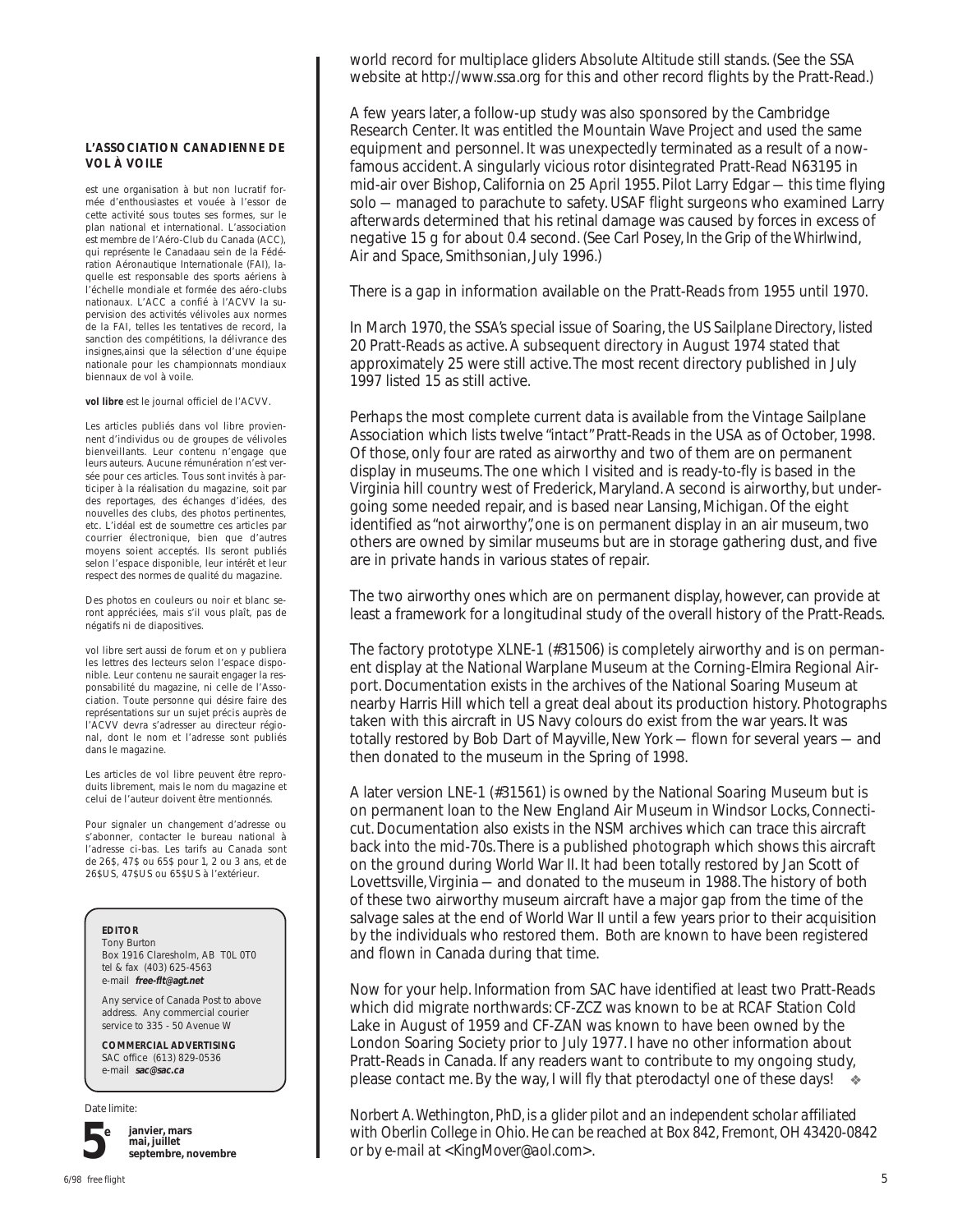# **Not last!** Hotel Tango moves up the ladder in the contest scene.

### by **Hotel Tango**

I'd like to share some experiences I enjoyed while at<br>the Labour Day weekend combined Provincials at *I*<br>champlain near St. Dominique, QC. To quote the clumotto, *"Ça plane pour moi"*, I wish I knew how to make 'd like to share some experiences I enjoyed while at the Labour Day weekend combined Provincials at AVV Champlain near St. Dominique, QC. To quote the club that into the past tense. The whole weekend was well organized, I had lots of fun, was made to feel very welcome, made some new friends, and benefited from flying in an unfamiliar area.

As an example of the hospitality, I got invitations to join trips to Lake Placid and Pennsylvania. That was before they saw me fly. I'm a low time glider pilot whose only previous contest experience was this summer's "Dust Bowl" contest at SOSA, my home club, where I came last, and was beaten by a pregnant woman flying a 1-26. I originally volunteered to visit Champlain to crew for her husband, so I could gain more contest experience by osmosis. She wouldn't let him go, and since that freed up the club Single Astir, I went with it as a contestant as part of "Team SOSA". And, since SHE wasn't going, my objective of not being last was a very real possibility.

I got a late start on Friday and had the interesting experience of driving a long trailer through Montreal during rush hour on a holiday weekend. Not being familiar with the route led to many last minute lane changes with this



rig, cutting off lots of cars in the process, and the Ontario plates probably set federalism back considerably.

I arrived at the club after dark but fortunately my crew were already there and they helped me erect my tent. Now, the tent figured greatly in my experiences. It was almost too windy for gliders to fly all weekend, which made it perfect for tents to fly. This particular tent was dome shaped, with a fly on top. The loyal crew helped reposition the tent with the door out of wind after it filled up with air and blew around the first time. What happened then was that the wind strained the rigging and blew the fly so it was sort of half off the lee side of the tent. My crew suggested that I should tie the fly down with extra pegs, but I seemed to have less pegs than I thought I had started with. The crew must have come prepared, because they were busy double-pegging their own tent with some extra pegs that they seemed to have handy. Now, if you can picture the dome tent, shaped like an airfoil, and the wind blowing fiercely and the fly stretched out and hanging over the trailing edge, the whole thing looked and behaved like a wing with a Fowler flap.

Day One of the contest started out with a howling crosswind, which enhanced the presence of the nearby field spread with fresh manure. My crew suggested that IF I returned to land, I could tell wind direction and speed by how far my tent had gone. I did come back, having made only one turnpoint, and they suggested my tent might be capable of going farther than me. A bunch of people had trouble with the day and, through the miracles of handicapping, neither the tent nor I came last.

> You may have seen the discussion on Champlain's website about their "extended" runway of alternate landing sites. One of the gliders tried them all out during the impromptu contest for the most relights. They were awarded the Spot Landing prize for the show they put on for the folks in the camper parking area.

The evening was a delightful gathering, involving a meal you had to cook yourself. (They didn't tell you that when you bought the ticket.) I'm not sure if this was a tactic by Champlain to save labour or to encourage camaraderie, but it sure illustrated the theory of what too many cooks can do. Picture seven ➯ **p11**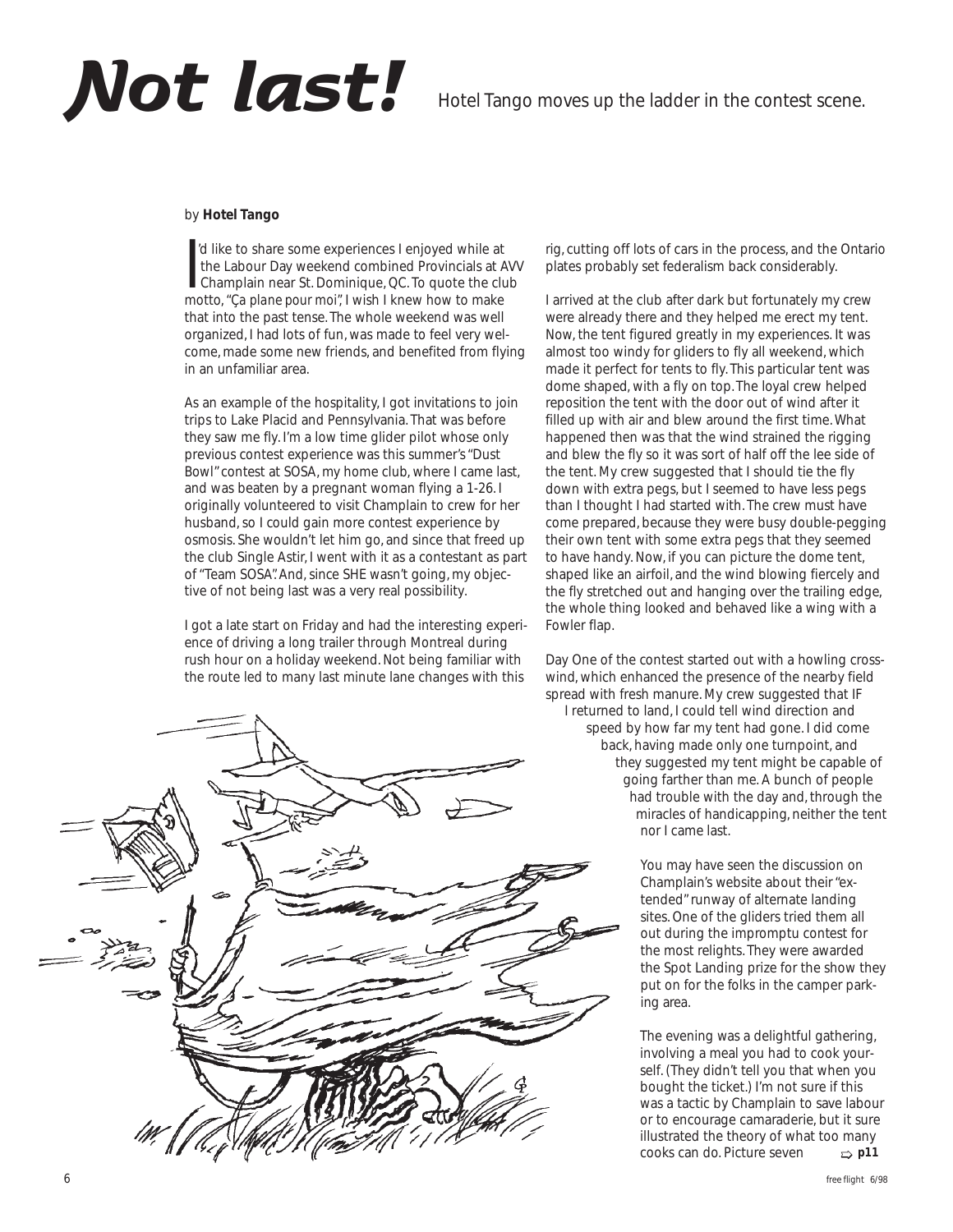**Catchin' the BIG KAHUNA express**

**Some big time fun for a couple of newbies**



### **Behzad Shroff** Montreal Soaring Council

The final weekend of the 1998 MSC Wave Camp at<br>Lake Placid dawned with a clear blue sky and promise of at least some picturesque flying over the Adirondack Mountains, if nothing else. But as we had hoped, Mother Nature confirmed that autumn was here as she orchestrated her usual wind dance at this time of year. Our faithful workhorse, the Twin Astir, was being prepared for the wave fishing expedition one last time. The first flight for the Twin proved successful as Pierre-André Langlois and Emilie Lessard snagged the wave and rode it to ten grand. By the time Hicham Hobeika and I strapped ourselves into the Twin, the wind strength had increased while also gusting schizophrenically at various angles from a direct cross to 45 degrees and ranging between 15-20 knots across runway 32.

At 1415 hours the carnival ride began as we started our takeoff roll. It was a battle to keep the main wheel on the centre line as the powerful hand of the crosswind tried to swat the Twin off the runway. The runway lights are only inches from the reach of its 17-metre wingspan. On the initial climb to altitude, we felt the whiplashinducing onslaught of the wind as it jolted us around the sky, seemingly furious that we had invaded its territory. But as soon as we climbed above the peaks, the turbulence vanished.

We released at 5000 feet agl (6700 asl) near Heart Lake into lift that registered at about 1.5 knots. For over an hour we bounced about like a worn-out tennis ball between 7500 and 8000 feet asl in a sorry-excuse-for-awave that teased us every time we fell to 7500 by lifting us back up and then shutting down at eight thousand. The 8000 foot glass ceiling seemed impossible for either of us to crack. I almost fell asleep in the back as Hicham

valiantly negotiated the wave for a way up and over the ceiling.

But good fortune was bestowed upon us. We had an angel in the sky to guide us to the hidden treasure not the most heavenly angel one has ever seen (and with a moustache to boot), but André Pepin from the Champlain club really came through for us. In his DG-600 he beckoned us several times in that first hour to join him above Marcy airfield. But we were very reluctant to head in that direction.

Now I must digress and explain the circumstances. This was Hicham's 4th season in soaring and his third wave camp; he has 300 hours. It was my third season (150 hours) and the first flying regularly over this mountainous terrain. We were not sure where exactly Marcy was, except that it was downwind of Lake Placid. We managed to stay stationary in the weak wave at about 40 knots. We were also monitoring 123.3 on the blower and knew of the chaos occurring on the ground: a takeoff attempt had been aborted; surviving through several rock 'n roll landings had caused the towpilot to question the wisdom of continuing; at one point the towpilot called in that he had engine trouble. Therefore gliding operations had temporarily ceased. Prior to our own departure we had seen gliders and power aircraft doing dipsy-doodles on takeoff and final approaches that resembled a fly-in at a drunken barnstormers' reunion. So in our minds, venturing about the windswept sky above rocky peaks and tree-laden summits was a task to be performed with great care, especially when one is downwind of home sweet home.

Now, back to our story.... Finally, after about the 5th or 6th call from André, we examined the map, verified the location of Marcy airfield and Hicham made the executive decision to go for it! (after all it was his flight).  $\Rightarrow$  p16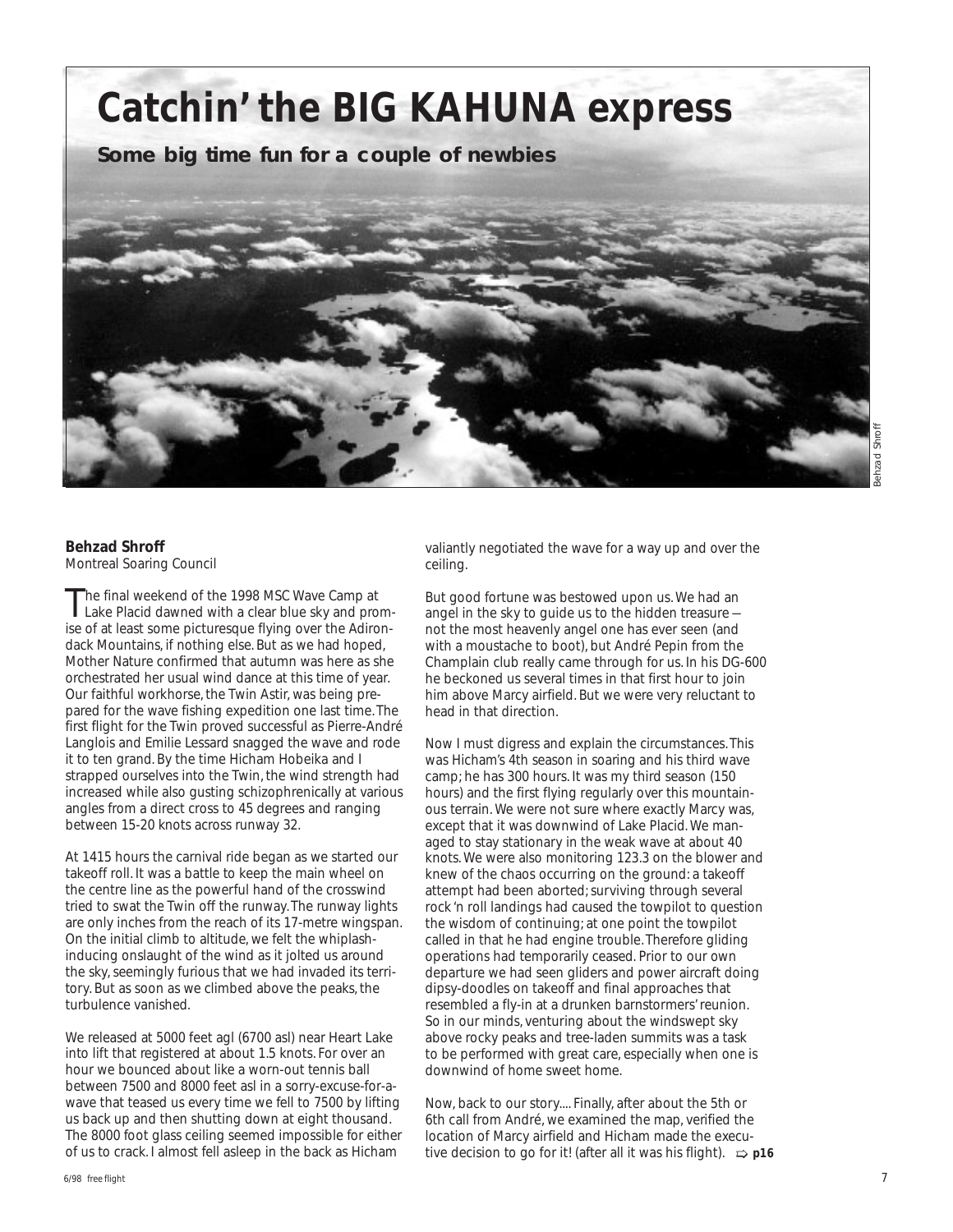# *The elements of handicapping gliders*

### *Part 3* **Handicaps based on the pure MacCready model**

### **Carl Herold**

For the next few parts, I will be comparing the cross-<br>country performance for seven gliders ranging in per-<br>formance from the 1-26 through the Nimbus 3D In Part 3 formance from the 1-26 through the Nimbus 3D. In Part 2, I challenged the reader to compare the cross-country speeds using the representative curves provided. We will generate an initial handicap for these seven gliders using a very simplistic MacCready soaring model with the following idealized assumptions outlined below.

### **Basic MacCready model handicap assumptions**

- The start gate and finish gate altitudes are the same.
- This is a very long distance flight with no landouts.
- All flight airspeeds and altitudes are at sea level at standard temperature and pressure (59°F and at 29.92"Hg).
- All gliders are 100% efficient in finding, entering, climbing, and leaving thermals.
- All gliders climb at the same rate for climbs ranging from 100 to 800 ft/min.
- The best speed to fly and the achieved cross-country speeds are based on the MacCready model.
- The cross-country cruising speeds are constant and stay on the course line.
- The model assumes 100% thermal intercept probability.
- There is no sink or lift between thermals.
- There is no wind.
- The start and final glide speeds are the optimum interthermal speeds.
- The glider polars are generated as a closed form equation fitting pubIished performance measurements.
- The single place glider flying weight is based on its maximum takeoff weight plus 265 pounds (accounting for pilot, batteries, parachute, oxygen system plus 15 pounds).
- The multiplace glider flying weight is based on its maximum takeoff weight plus 475 pounds (accounting for pilot, passenger, batteries, two parachutes, oxygen system, plus 25 pounds) .

The "scratch" glider (handicap  $= 1.00$ ) will be the Standard Cirrus.

The MacCready (speed-to-fly speed ring) model was developed by 1956 Open Class World Soaring Champion, Paul MacCready, as an aid to the pilot to fly at the best inter-thermal speed to the next thermal. It was based on the pilot's expected rate of climb to be achieved at the next thermal and, in addition, provided the pilot with the best additional speed to fly (via the speed ring attached to the variometer) in increased sinking conditions. We will now use this same MacCready model as we develop a simplistic sailplane handicap. Subsequent parts will add realizable complexity to this model which will progressively modify this basic handicap. These real world functions which will be investigated are:

- The impact of start gate speeds (eg, red line limitations) and gate altitudes and finish gate altitudes on the handicap.
- The impact of task distance on handicaps.
- The impact of glider weight changes on handicaps.
- The impact of wind on handicaps.
- The impact of height band on handicaps.
- The impact of contest site field elevation on handicaps.
- The impact of task types (O&R, POST, triangles) on handicaps.
- The impact of density altitude on handicaps.
- The impact of the different climb rates for each of the gliders due to wing loading and minimum sink differences on handicap.
- The impact due to wingspan changes and winglet additions on handicap.

By the time I have done all this, I will begin to explore what winning pilots in the past and currently are accomplishing in competitions compared to this series of idealized incremental developed models. We will learn that the highest performance Open Class racing gliders in the world are winning with thermalling percentages as low as 17% or better, even for long tasks. In addition, I notice the instrumentation (Total Energy compensation, wind measurement in real time, GPS flight recorders, thermal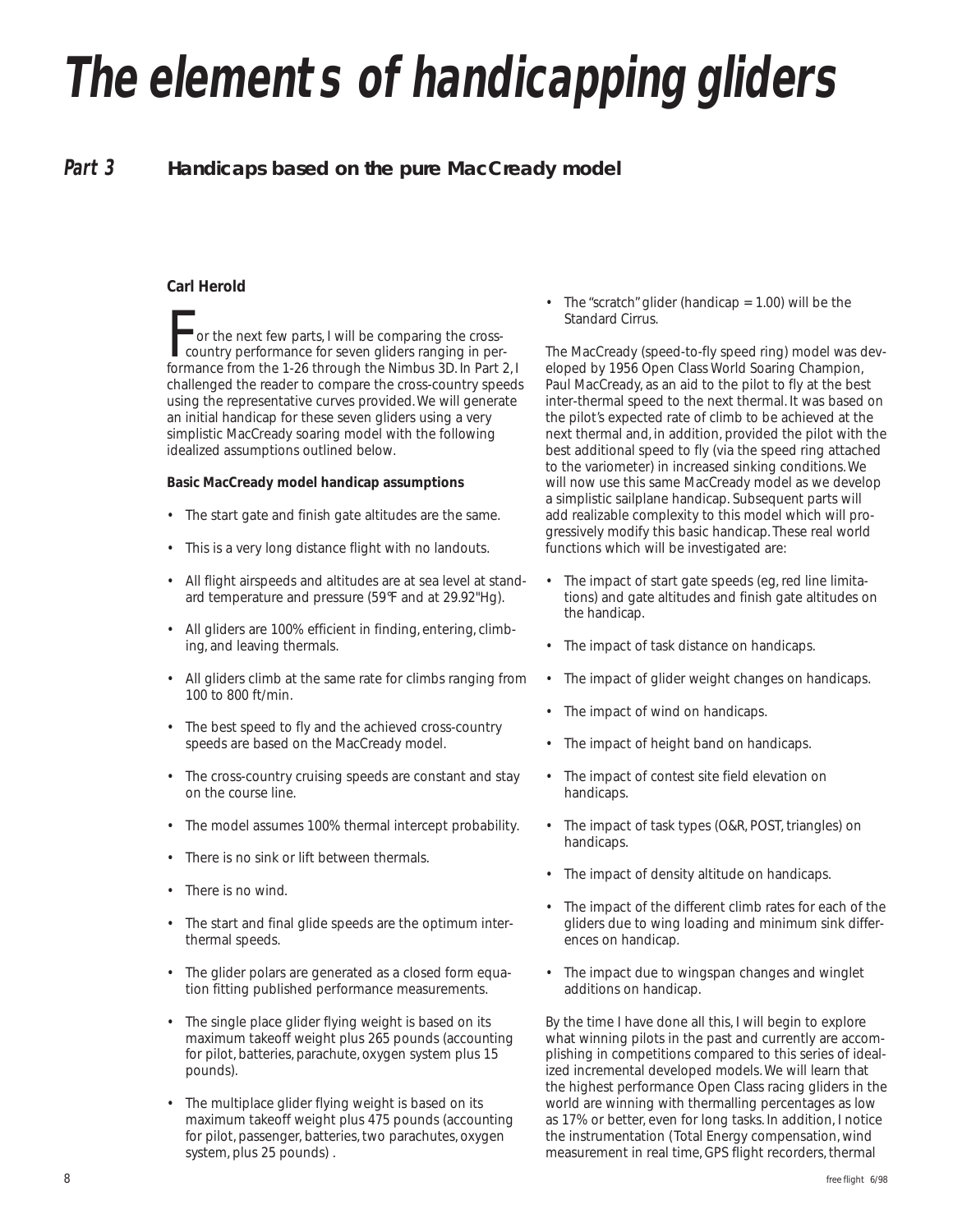marking, good True Airspeed corrections, and GPS interconnected glide computers) has made measurable performance gains with increased pilot confidence and decision making skill for all gliders incorporating them. Obviously the higher performance gliders with longer reach are able to achieve larger gains from this than the lower performance gliders.

Employing the list of assumptions above, I will now refer to the comparative curves for each of the seven gliders to be compared to the similar ones shown in Part 2. For each 100 ft/min rate of climb the optimum speed to cruise to the next thermal is shown in Figure 1. Each glider is shown with a different symbol with a glider name and the flying weight noted in pounds. Figure 2 shows the resulting achieved crosscountry speeds as a function of rate of climb using these same reference curves for each of the gliders. Figure 3 shows the ratio of the achieved cross-country speed of each of the gliders for each rate of climb compared to the speed of the scratch glider. Thus, the Std Cirrus at 744 pounds will have a handicap 1.00 for all rates of climb. The cross-country speeds for all gliders climbing at 100 ft/min are ratioed. This produces a handicap for each of the gliders compared to the Std Cirrus for 100 ft/min, then 200 ft/ min, etc.

You will note in Figure 3 that for high rates of climb the handicaps change very little for above 600 ft/min and for low rates of climb the handicaps begin to diverge for both the low and higher performance gliders. The glide of the very high performance gliders begins to dominate in weaker lift and the glide of the low performance glider begins to deteriorate due to its very low inter-thermal cruising speed.

Table 1 will be the interesting table to monitor as we proceed through the addition of the complicating factors listed above.

This table shows the percent of time the glider is assumed to be climbing during the cross-country flight for the model assumptions. This table shows the percent of total flight time the glider is thermaling. It is interesting to see that the actual time in each thermal is exactly the same for all the gliders at the same rates of climb. There is, however, a noticeable advantage for the higher wing loading and higher L/D (aspect ratio) gliders. For example, in very weak thermals (100 ft/min) the high performance gliders thermal only 57% of the time, while the lowest performance glider in this sample list (the 1-26) must thermal 70% of the time. The lower performance glider gets to lower altitude much sooner, thus have to endure more climbs per unit of distance than the more efficient (lower sink rate) gliders. Thus, the increasing difference in percent thermalling time.

As the lift increases to 800 ft/min for all gliders, the percent thermalling time diminishes to around 36% to 40% for all gliders. As they all fly faster interthermal speeds in stronger lift, the profile drag penalty begins to dominate as induced drag diminishes.

The next few chapters to be explored will show dramatic changes in the basic handicaps.



| Table 1             | Percentage of time thermalling |            |      |            |            |      |      |      |
|---------------------|--------------------------------|------------|------|------------|------------|------|------|------|
| Glider @ flying     | Average rate of climb - ft/min |            |      |            |            |      |      |      |
| weight (lbs)        | 100                            | <i>200</i> | 300  | <i>400</i> | <i>500</i> | 600  | 700  | 800  |
| Nimbus $3D - 1569$  | 57.2                           | 46.5       | 43.1 | 39.6       | 38.3       | 36.9 | 36.5 | 36.1 |
| $ASW-20 C - 830$    | 63.2                           | 50.8       | 46.4 | 41.9       | 40.4       | 38.9 | 38.0 | 37.1 |
| Grob G-103 - 1279   | 65.8                           | 53.4       | 48.4 | 43.4       | 41.3       | 39.3 | 38.7 | 38.0 |
| Std Cirrus - 744    | 62.6                           | 52.0       | 47.8 |            | 43.6 41.5  | 39.5 | 38.8 | 38.1 |
| Libelle H201B - 670 | 66.5                           | 54.2       | 49.1 | 44.1       | 42.0       | 40.0 | 39.3 | 38.6 |
| $Ka-6CR - 683$      | 66.7                           | 52.7       | 47.5 | 42.4       | 40.7       | 39.1 | 38.5 | 37.8 |
| $1-26F - 700$       | 70.6                           | 57.7       | 52.4 | 47.0       | 44.7       | 42.3 | 41.1 | 39.8 |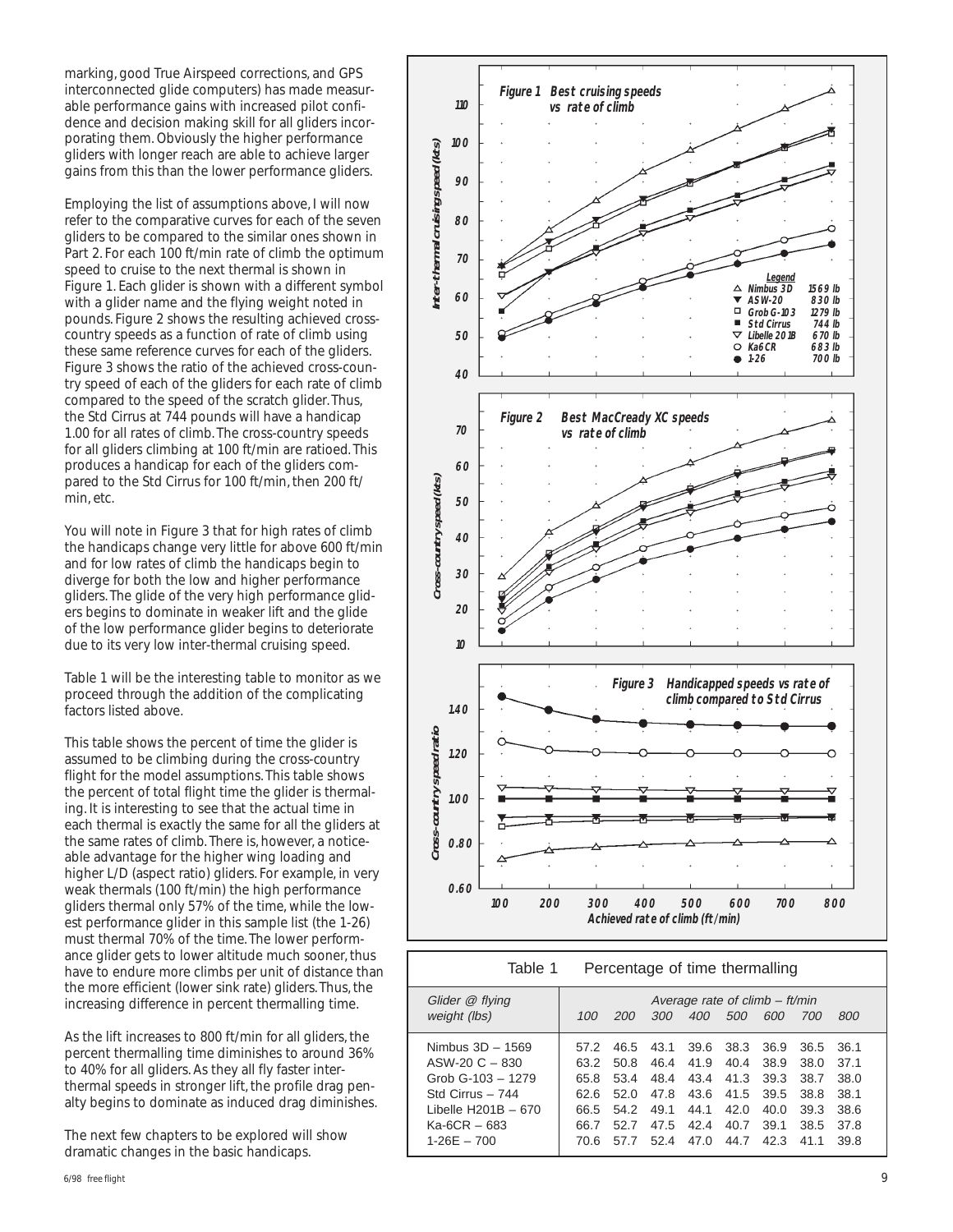

### *Part 4* **The impact of start gate height, start speeds, and task length on glider speed ratios.**

**Part 3** showed the speed ratio for six representative gliders against the Standard Cirrus at 744 pounds. This part will show a glider flying an idealized contest task on a no wind day. The probability of intercepting a thermal is 100% and all gliders finish. All speeds are at sea level at standard temperature and pressure (STP). This model and spread sheet produced the results shown in Figures 4 through 6 in this chapter.

The example shows the conditions for the Std Cirrus starting at 0.93 of its  $V_{\text{ne}}$  speed, flying under a 5000 foot agl start gate margin by 100 feet, pulling up to the MacCready cruise speed setting of 67 knots based on a string of perfect 200 ft/min thermals having a 7000 foot agl cloudbase. This model assumes the first thermal climb is to 6500 feet and the final glide altitude starts at 6500 feet. The final glide is flown at the MacCready inter-thermal speed to a finish altitude of 250 feet.

By varying the baseline parameters and plotting the results in Figure 4, the fractional impact on performance as a function of task length is identified. Examples of this impact are summarized below in diminishing order for task length of 100 nautical miles:

- a. if the cloudbase is lowered from 7000 feet to 3280 feet, the task speed will be reduced by 6%.
- b. lowering the gate from 5000 to 3280 feet will reduce the task speed by 5.5%.
- c. increasing the margin passing under the gate from 100 feet to 300 feet or increasing the finish altitude from 250 feet to 500 feet will each reduce the task speed by 1% for a 100 nm task.
- d. if the start gate speed is decreased from 102 kts to 90 kts the task speed will be reduced by 1%.
- e. if the cloudbase is lowered from 7000 feet to 5000 feet, the task speed will be reduced by 1%.
- f. if the start speed is increased to 110 kts, the task speed is increased by 0.5%.

One can selectively combine the above results to achieve a multiplicative (plus or minus) effect on overall task speed. Later parts will show (current) soaring techniques by which much higher speed performance gains are obtained by the more modern gliders and instrumentation, such as cruising along paths of delayed sink or on final glides along lines of lift. Later, I will also show the impact of density altitude on cross-country speed.

Figure 5 shows the comparison of the baseline Std Cirrus starting at 103.2 knots and a 1-26E starting at 93.6 knots. This figure shows idealized cross-country speeds as a function of task distance for the base-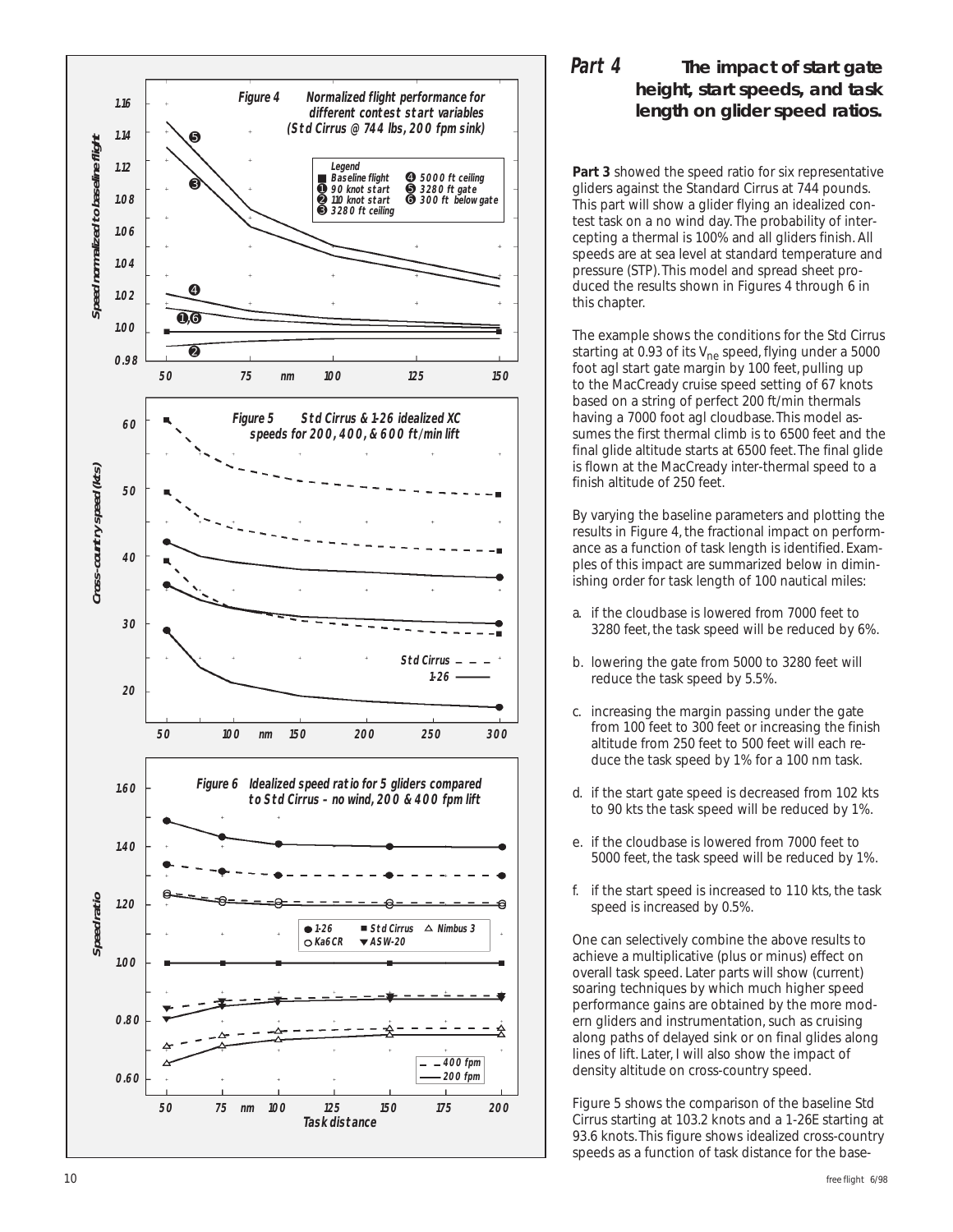line tasks of 200, 400, and 600 ft/min rate of climb, with a 100 foot gate margin under a 5000 foot gate, with a cloudbase of 7000 feet, and finish at 250 feet. This figure shows higher cross-country speeds for the shorter task distances. This is the result of the start gate energy (potential and kinetic) reducing the MacCready distance one has to fly to start the final glide. Note that for a 200 ft/min lift, this start gate energy adds 3% (to the Mac-Cready task speed for the Std Cirrus at 450 nm and for the 1-26 at 335 nm. For a 150 nm task, the start gate energy boosts by 15% (Std Cirrus) and 7% (1-26) respectively to the MacCready speed for a 200 ft/min thermal.

The speed advantage increases for the higher performance glider on shorter distance tasks. The higher red line speed gliders also have a task speed advantage with higher speed starts, most especially at high density altitude sites (like Minden, NV).

Larger excursions will produce proportional speed reductions or gains. Adding time delays to the model assumptions, eg, taking extra time getting centred and leaving a thermal or turning wide around the turnpoints reduces your achieved cross-country speed. These are all calculable losses, and a fixed model component could be incorporated in an idealized performance model.

Figure 6 shows the speed ratios (or the speed advantage of the Std Cirrus over the compared glider) for the 200 ft/min and 400 ft/min climb conditions respectively. The curves are plotted for the speed ratios for the Std Cirrus, 1-26E, Ka6CR, ASW-20, and Nimbus 3D at the all-up weights previously given. These speed ratios are devel- some elements of handicapping.  $\bullet$ 

oped for each of the gliders by using the Std Cirrus as the reference glider. Its cross-country speed for a given climb rate is divided by the compared glider's speed for this climb at each calculated task distance. Thus, the Std Cirrus speed results in a constant ratio of 1.0 (compared to itself) for all task lengths for a climb rate. The lower performance gliders will have a speed ratio greater than 1.0 and the higher performance gliders will have a speed ratio of Iess than 1.0. If we could agree on the model, this could be the means of producing a first generation handicap. We still have a lot more factors and variables to compare and discuss.

You will notice from studying these curves for 200 and 400 ft/min climbs that there is a task Iength dependency and a rate of climb dependency. With what criteria should we pick an idealized handicap? The speed ratios tend toward slow convergence with increased task distance and more rapidly diverge for weaker climb rates. Later in this series, actual contest trend data from 40 years ago to recent contest results around the USA and the world will provide insight on the impact on soaring location, geography, and weather conditions on selecting one handicap number for all gliders flying in weak and strong conditions. Can one pick an acceptable or fair fixed number for each glider? We will look at the impact of glider weight, wind, site elevation, task types, and changing contest rules.

Later I will make available the spread sheets, the mathematical models, the equations and the coefficients for producing the plots being shown for your own use. Much of this material has practical use for self-study on your personal soaring techniques as well as understanding some elements of handicapping.

### **Not last!** from page 6

people (with drinks) standing around several thoughtfully supplied barbecues, by flashlight, discussing when to turn the steaks (which were excellent), or whether or not to add the house sauce (it was delicious). For the evening's entertainment our group was given the trick *barbecue fourchette* with the handle that would fall off at a *moment critique*. Warm hospitality and great conversation were served for dessert.

Day Two was scrubbed, but local flying continued, so I was treated to a ride in their souped up Cessna 150 towplanes. I am towed, and I'm impressed by the way these pilots can turn around so quickly through aggressive letdowns and downwind landings. I'll remember them the next time I fire up our 260 hp Pawnee at SOSA.

The high point of the day was a flight I took in a Blanik with, well, let's call him "Jean Smith" to protect his identity. There's a 1000 foot hill about 25 kilometres from the field that, given the strong winds, can be used to ridge soar. "Jean" gave me a great introduction to ridge soaring and, since we were too far away for final glide, an introduction to my first landout. I later found out that André, I mean "Jean" had been to the hill five times and made it back once. Out of habit, the towpilot pointed out to "Jean" a good field while outbound, and we were able to be towed out. (To be fair, only two of the three gliders with us made it back.) The other landout was a shortfuselaged homebuilt that easily fit onto the trailer sideChamplain guys is that they land out so often that they have made preparations to make retrieval easier. At SOSA you get scolded and have to buy everyone a beer.

Dinner tonight was just as much fun, you still got to cook it yourself, but we knew in advance about the trick fork, so no burgers landed out during flipping. One of the revelations that came out over dinner was why there are so few females in the sport. We were enlightened by a woman pilot who had previously been an extremely accomplished skydiver. She said women's aversion to gliding had nothing to do with the risk involved, as evidenced by her past. One stumbling block is the heavy lifting involved in rigging and de-regging, but the real reason is that you're required to wear such a silly hat.

Day Three — my partner flew, and landed out. He was wearing what he called his "lucky T-shirt", but admitted that each time he has worn it flying, he has landed out. I think he should trade it to "Jean" for one of the excellent Champlain shirts. Everyone else went home, but I was having so much fun that I stayed and ate all that was left, and, quelle surprise, I didn't have to cook my dinner — Pierre Pepin did it for me. Thanks, Pierre. Then it got real dark and started to rain and they threw me out.

ways without derigging. My impression of these  $\longrightarrow$  night?" All the folks at Champlain were wonderful, and if you wish to visit, you'll find great hospitality, a swimming pool and a stray cat named Pistache that needs a home. My only question is, "Why are there so many sex shops in St. Hyacinthe, and why do they close so early on Saturday night?"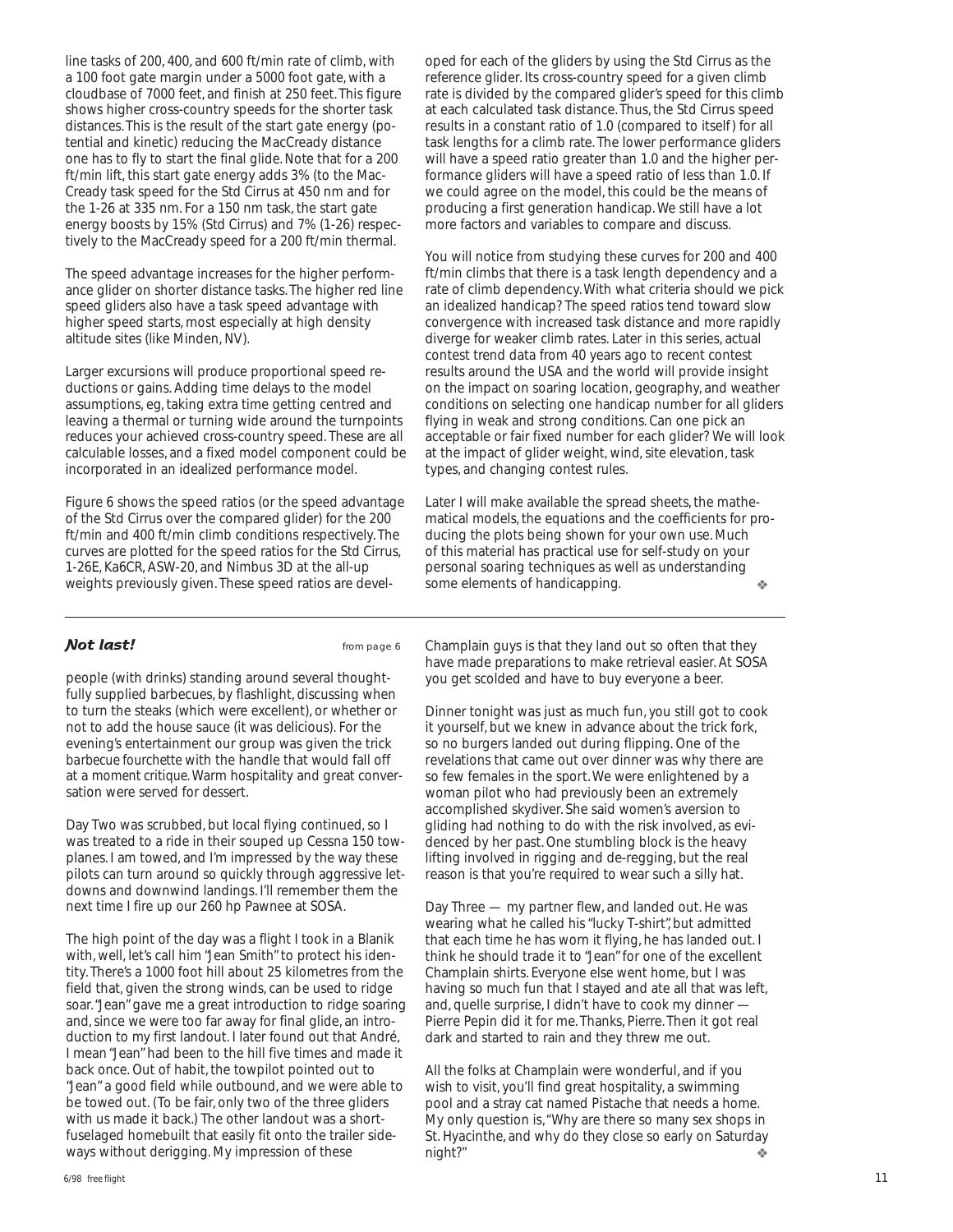## **designing a sailplane safety cockpit**

All accidents involve the ground sooner or later, the pilot can be protected by an energy-absorbing "Formula 1" type cockpit

### **Tony Segal** from *Sailplane & Gliding*

Safety features may be built into new gliders with<br>ittle or no effect on performance, but fitting som<br>of these improvements into existing gliders is<br>more difficult. Moreover, the incentive for the manufac-**A** afety features may be built into new gliders with little or no effect on performance, but fitting some of these improvements into existing gliders is turers to fit safety features in new gliders as standard has to be led by pilot demand.

### **Survivable loads on the pilot**

The survivable load on a pilot depends on the direction of the impact, the acceleration, and the duration of the impact. A load in the direction of the pilot's spine (the zaxis) is the limiting case compared with the fore-and-aft case (the x-axis). The sideways impact (along the y-axis) is considered to be less significant.

During a z-axis impact there is a risk of severe spinal injury as well as injury to the internal organs; a vertical impact causes the heart, diaphragm and liver to move up and down as a single unit. If the heart tears away from its main connecting blood vessels, the pilot will die.

The effect of deceleration and duration of the impact are shown in the Eiband diagram (Figure 1) where deceleration in terms of g ( $g = 9.81$  m/s/s) is shown with respect



to the duration of that deceleration in seconds. It will be seen that the shorter the duration of the deceleration, the higher the value of sustainable deceleration the pilot can tolerate, and vice versa.

There are three areas shown: the bottom represents the area of voluntary human exposure, (ie, the amount of g to which we are voluntarily prepared to expose ourselves) after which we remain uninjured and undebilitated. The shaded middle area represents an area of moderate injury, such as slight injury to bones of the spine. This is the region to which the limits for military ejection seats are designed.

Lastly is the area of severe injury or death. One special region is shown at 0.2 seconds (5 Hz); this is the frequency at which the spine resonates and to which we have an especially low tolerance.

These limits apply to young, fit, seated, harnessed pilots. The limits are reduced for the elderly, for those with previous spinal injury, or for those in an unfavourable seating position. Yamada produced a table showing the reduction in the breaking load of lower spinal (lumbar) vertebrae with age, as follows:

| Aqe       | Breaking load, kN (lbs) |
|-----------|-------------------------|
| $20 - 39$ | 7.14(1605)              |
| $40 - 59$ | 4.67 (1050)             |
| 60–79     | 3.01(677)               |

The aim of improved aircraft design is to ensure that a pilot is exposed to forces arising from only the bottom and middle areas of the Eiband diagram. Initially, design to minimize decelerations along the x-axis (the fore and aft direction) will be considered.

### **Impact in the fore & aft direction**

Cockpit improvements are based on the concept of a strong survival cage around the pilot, with an energy absorbing structure in front. This is the method used in modern car manufacture. In 1991, I asked Frank Irving if he would calculate the effect on drag and hence performance of increasing both the length and depth of the glider fuselage by 0.5 metres. The decrease in maximum L/D was 5%. The decrease in L/D at 80 knots was 10%. Clearly this decrease in performance was not acceptable; I devised the aphorism, "better broken legs than dead".

The structure from the nose cone to the plane of the control column should collapse progressively on impact, with a consequential risk of injury to the legs. The cockpit structure aft of the control column should form a strong cage protecting the vital organs of the pilot's body. The external design of the glider would be unaffected, as would the length and fittings of the glider trailer.

In 1997, Prof. Loek Boermans, of Delft University in Holland, studied the effect on fuselage drag of extending the nose alone (the fuselage depth remaining unaltered). Prof. Boermans showed that the increased drag is insignificant when the depth of the fuselage is not altered.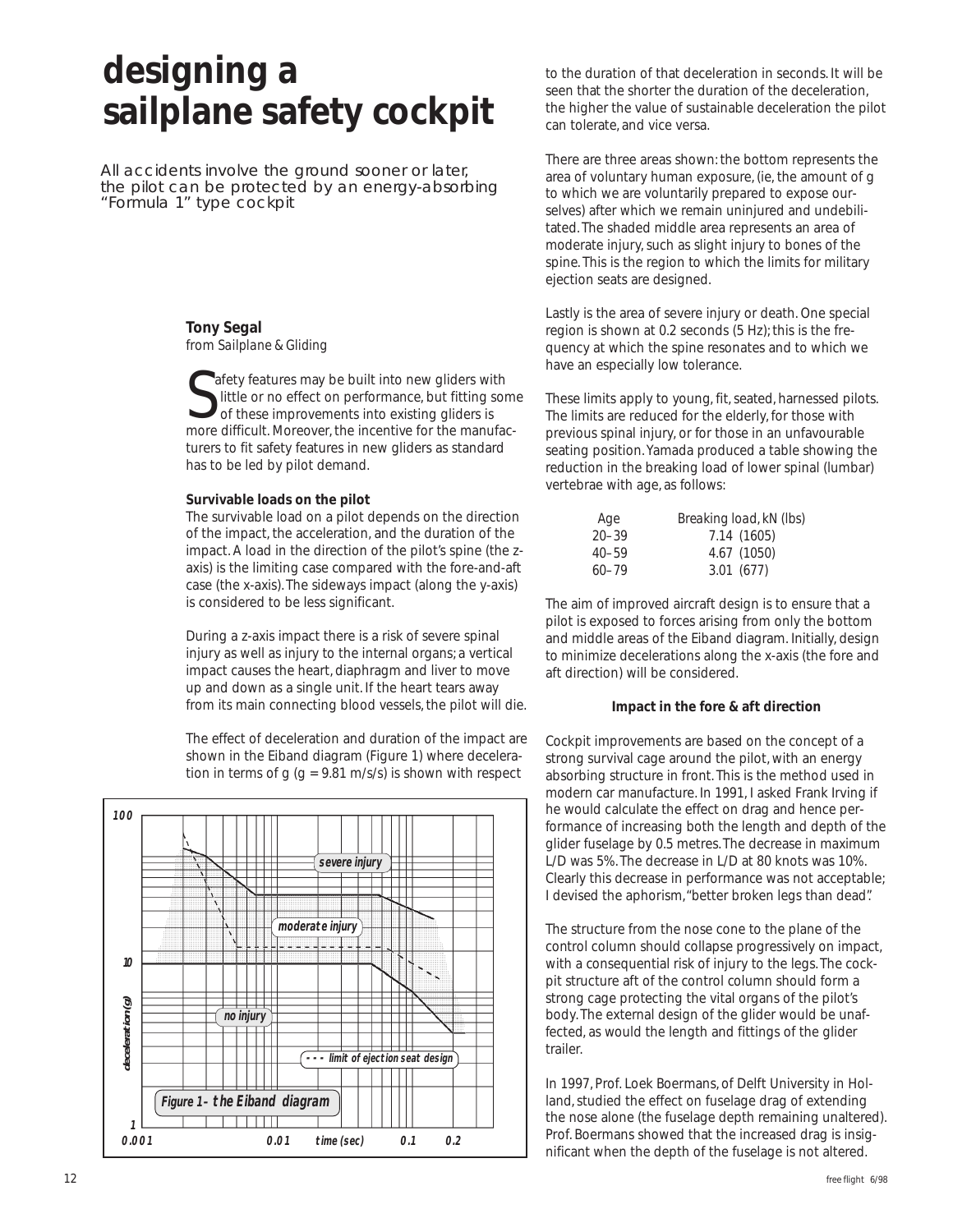This finding offers the opportunity of extending the energy absorbing nose of the glider without adverse effects on performance, and hence offering some protection to the pilot's legs.

### **Test of a new cockpit design**

Martin Sperber, of TuV Rheinland, Cologne, carried out a significant test in January 1998. A glider cockpit was designed using Formula-1 racing car technology, the test impact being into a skip of earth. I was invited to observe the test.

Eight out of ten glider accidents in Germany occur on grass or bare soil. Allowing the glider to penetrate the soil would help to absorb the energy of the impact. This theory required the provision of a very stiff cockpit structure. A skip of "standard earth" was provided, the load-bearing power of its compacted soil being tested by an ingenious Russian instrument usually used to test airfield surfaces. The cockpit was built from a composite material consisting of carbon fibre and *Dyneema,* a polyethylene fibre.

The cockpit was built in a Glasflügel Hornet mold, although the final construction was, of course, entirely different from that of the standard glider (Figure 2). Two upper spars passed from the nose cone, along the cockpit sills, to the rear wing-mounting bulkhead. Two lower spars passed from the plane of the control column back to form the support for the seat, then to the front wingmounting bulkhead. In front of the control column was a strong crossbeam and a bulkhead. There were bulkheads in front of and behind the undercarriage area, supporting the wing fore and aft cross tubes. This region had a strong roof, forming a box behind the pilot to prevent the wings folding forward and crushing him. A ring structure lies between these two bulkheads supporting the structure to the rear of the cockpit which also acted as a roll bar. The longitudinal midline joint of the fuselage had considerable overlap and was very strong.

The crushable nose cone was attached to the front of the cockpit, separated from the pilot's space by a bulkhead. The aerotow hook had to be attached to the main cockpit structure rather than the nose cone as tests showed that the hook would interfere with the energy absorption.

A pilot manikin was not used, but the mass of the pilot's feet and thighs were simulated by sandbags. It was considered that the mounting points for the seat harness were so strong that testing wasn't needed. An accelerometer was fitted at the CG behind the cockpit. The wings, rear fuselage, and pilot loads were simulated by metal bolted to the wing mounting area.

The test simulated a fully loaded glider weighing 525 kilograms of 15-18 metre wingspan hitting compacted earth at 45° at 70 km/h (45 mi/hr), a considerably greater velocity than that specified for car impact testing.

The accelerometer trace showed an ideal trapezoidal pulse shape, with an easily survivable 18 g maximum deceleration. The distance from the front of the nose cone to the forward bulkhead was 0.3 m. The nose penetrated 0.9 m into the earth, in line with the longitudinal axis of the glider. The cockpit structure was intact following the test, excepting for slight delamination, but without displacement of either cockpit sill. The forward bulkhead had failed, but this was known to be weak before the test; it is to be strengthened. Earth entered through the open cockpit (no canopy was fitted) and the broken forward bulkhead.

The test was considered to have been highly successful, but more tests need to be carried out with a longer nose and the glider impacting onto a hard surface. The rollover structure needs to be tested as the stiffness of the cockpit results in a greater risk of rollover. Finally, the canopy has to remain in place and not be broken by the earth and stones thrown up during the impact. This might require that the canopy transparency be made of stretched acrylic, polycarbonate, or a laminated material.

### **More on avoiding injury in a fore-and-aft impact**

The pilot should be prevented from 'submarining' down and forward under his seat harness, which can be achieved by the use of a five or six point harness. Alternatively, Martin Sperber has devised a method using a steeply raked seat pan and a suitably positioned lapstrap (avoiding the use of crotch straps) for which the lap strap passes from the pilot's hip down to the anchorage point at an angle between 0-20° from the vertical.

A head restraint should be provided. The OSTIV Airworthiness Standards give detailed requirements for head restraints: each head restraint must not be less than 250 mm wide; it must be faced with energy absorbing material; it must be able to withstand an ultimate load of 3 kiloNewtons (kN); and it should not foul the parachute

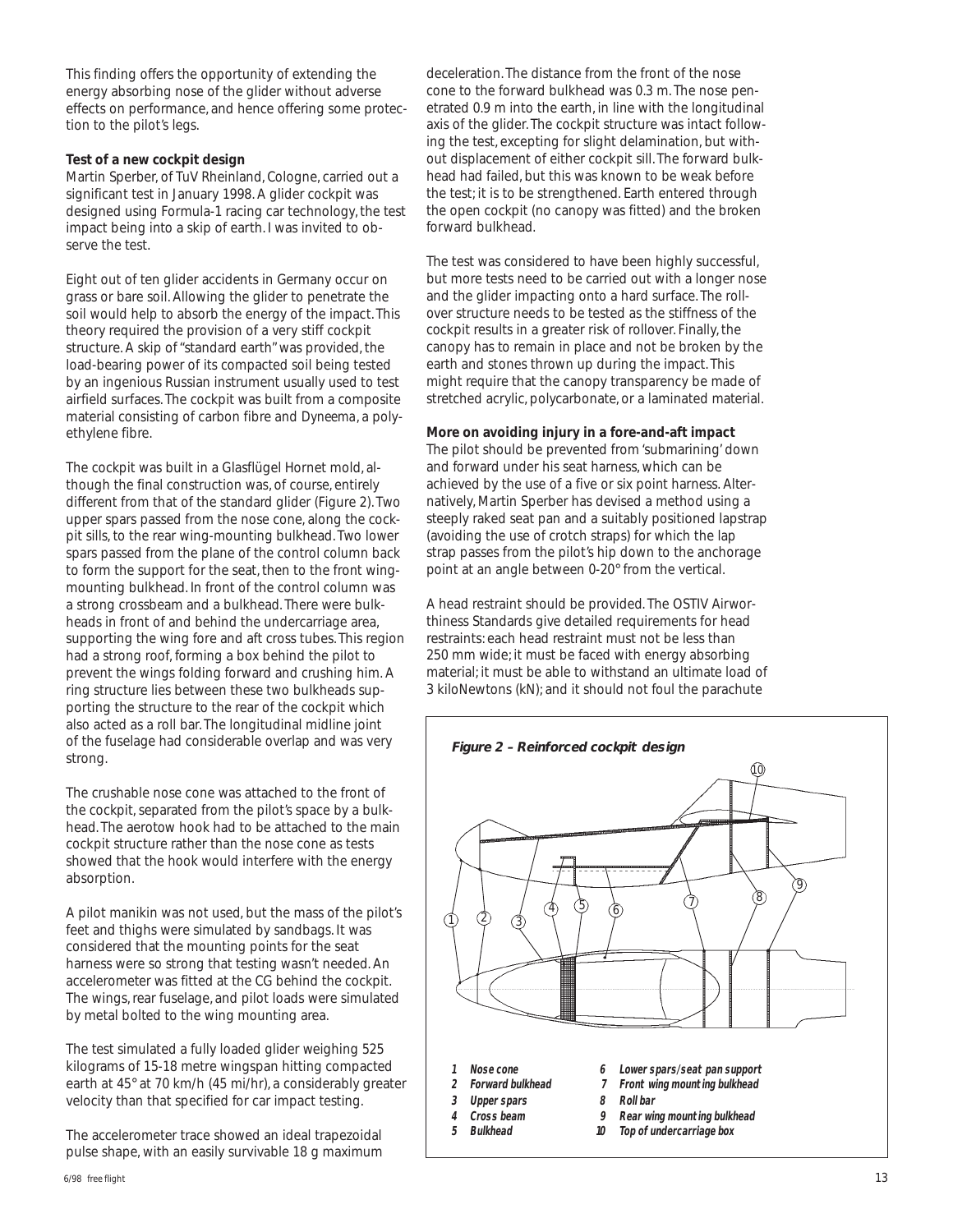during an emergency exit. Where possible, head restraints should be mounted integrally with seat backs.

To protect the pilot in emergency landings, moveable parts such as batteries should be restrained to withstand 20 g. There should be no sharp edges in the cockpit, such as those often found on the lower edges of instrument panels, or sharp fittings such as switches or catches.

### **Impact in the direction of the pilot's spine**

### **Undercarriage design**

Gerhard Waibel observed that, under severe perpendicular impact, an undercarriage first collapses then comes to a sudden halt, imposing a considerable load on the pilot's spine. He has designed an undercarriage that, rather than reaching the end of its travel with a jolt, collapses progressively from there on, thus avoiding sudden loading on the pilot (Figure 3). The resulting distorted undercarriage tubes are easily replaced.

As mentioned before, the spine is susceptable to resonance at 5 Hz (five cycles per second) at which frequency its strength is greatly reduced. Vibration at 5 Hz should therefore be avoided in the design of the undercarriage and the wings of the glider.

### **Seat pan design**

In modern gliders, the pilot is semi-reclining rather than sitting vertically in the cockpit. Impacts directly along the axis of the spine must also be taken into consideration. Studies at TH Aachen by Prof. Wolf Roger, and at TuV Rheinland by Martin Sperber, have both shown that aluminum honeycomb material placed under the seat pan makes maximum use of the limited crush distance available between the seat pan and the undersurface of the fuselage. The load should be applied as far as possible along the axis of the honeycomb to prevent it buckling prematurely.

Martin Sperber has designed a seat pan suspended from the cockpit wall by four swinging arms (Figure 4). The resulting movement of the seat pan means that the seat will be correctly aligned. The honeycomb material can be easily replaced after an accident.

An energy absorbing cushion may be used on the seat pan, in conjunction with the aluminum honeycomb. The cushion will absorb the effects of minor impacts and heavy landings, leaving the aluminum honeycomb unaffected and in reserve to deal with serious accidents.

A test using *Dynafoam* (called *Sunmate* in the USA) was carried out at DERA, Farnborough in 1994. The impact was at 17 g with an impact velocity of 9.4 m/s (21 mi/hr). Using 1" thick *Dynafoam* at room temperature, the following resultant forces were obtained:

| manikin      | no cushion   | 1" Dynafoam  |  |  |
|--------------|--------------|--------------|--|--|
|              | $kN$ (lbs)   | $kN$ (lbs)   |  |  |
| Light female | 5.558 (1250) | 4.619 (1038) |  |  |
| Medium male  | 7.198 (1618) | 5.985 (1346) |  |  |
| Heavy male   | 8.993 (2022) | 7.520 (1691) |  |  |



Source: Technical Soaring, Vol 15, #4, p105



Use of a 1" energy-absorbing seat cushion reduced the load on the pilot by about 17% throughout the range of pilot weights. In addition, if the seat back structure and parachute pack fully support the spine, risk of injury will be further reduced. A lumbar support pad, to maintain the shape of the curve of the spine, will increase the compression loading strength of the spine by 80%!

There have been great advances in the study of crashworthiness, but unless pilots insist on them being incorporated into their new gliders, avoidable injury and death in gliding accidents will continue. *(See p19 for additional safety comment.)* ❖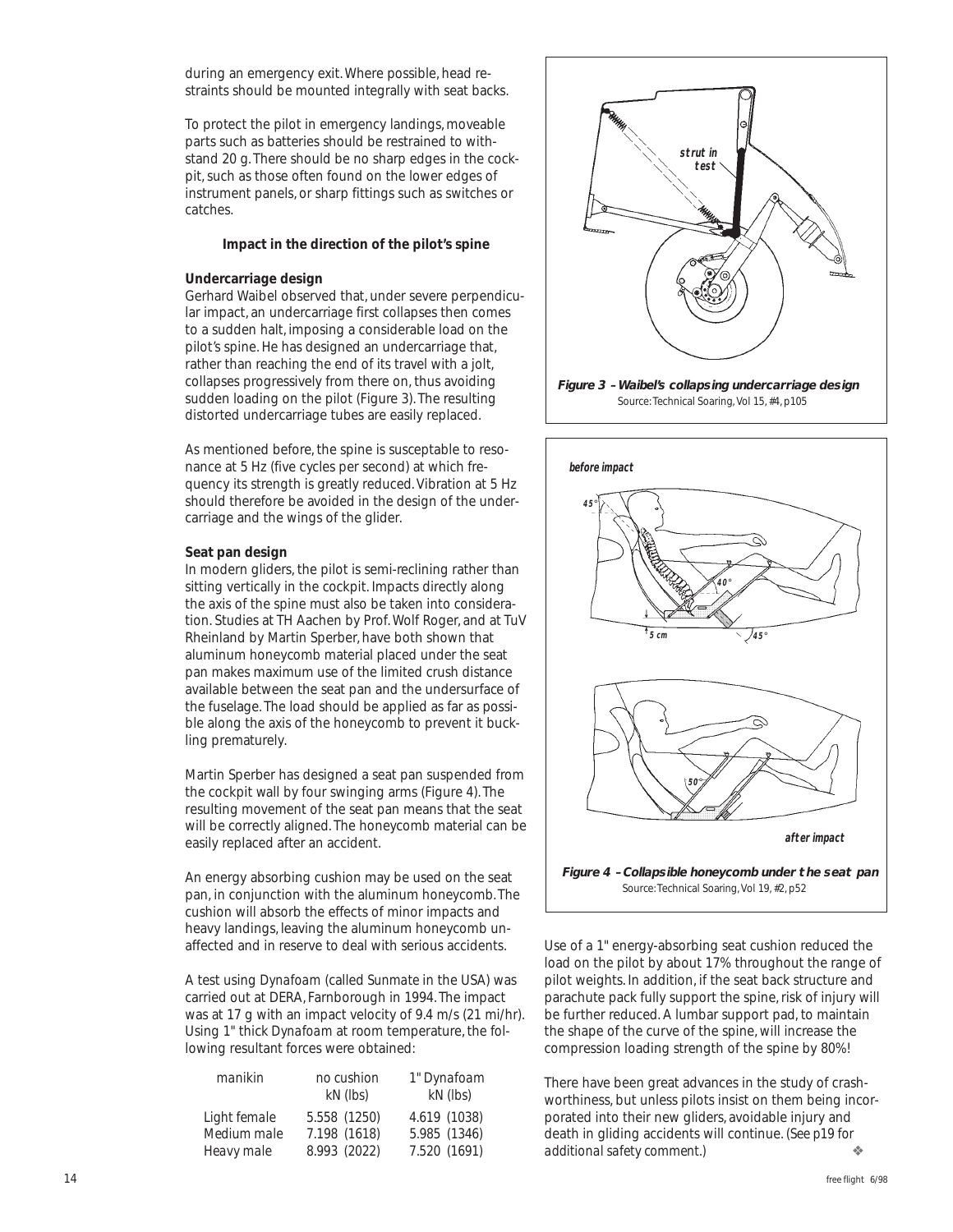# **Towplane engine cooling**

### **Doug Carman**

Chief Towpilot, York Soaring

Few seasons ago, we were discussing the problem<br>of cylinders cracking on our 180 hp 0-360 Lyco-<br>ming engines. Our fleet of three was averaging<br>about 8-10 failures per season and this was obviously of cylinders cracking on our 180 hp O-360 Lyco ming engines. Our fleet of three was averaging about 8-10 failures per season, and this was obviously costing the club a lot of money.

Our Technical Director devised a computer logging system with an accurate thermocouple temperature probe, designed to be carried in flight to actually log the cylinder head temperature over the entire towing circuit. We decided to restrict our tests to one towplane towing only Schweizer 2-33 gliders with two persons on board in order to keep the variables to a minimum. Our tests were conducted under fairly typical soaring weather with ground temperature about 20°C. The aircraft was our PA-18 Super Cub, with about half fuel, towing with one notch of flaps at 55 mi/hr. Both of us were on board, one flying, and one doing the computer logging.

Several circuits were done, then we shut down to look at the data so far. Our standard descent procedure was to reduce power to 2100 rpm at 100 mi/hr and continue that until the turn to base. Our standard descent procedure was definitely exceeding Lycoming's limitation of 50°C/min cooling rate, but what was even more surprising was that reducing our airspeed to 60 mi/hr made almost no difference at all! We thought that the reduction in cooling would make a significant difference, but apparently not.

We spent some time studying the research paper done by a McMaster University student, and we saw that his results were similar to ours in some ways, and that he spent considerable effort to study and quantify the cooling effects on the cylinders. We also saw that he missed a couple of significant items. One was that he was unaware, as all power pilots are, that propeller rpm varies widely with airspeed, given a fixed throttle setting. Second, when he noted a sudden drop in cylinder head temperature at the turn to base, he didn't correlate this with the fact that throttle was cut from 2100 rpm to idle. We had also noted in our flight tests that there was rapid cylinder heating during startup, warm-up, and takeoff. We also took note of normal flying procedure for light aircraft, which was to go into cruise power after a climb.

So now we sat with what amounted to a mystery. Neither we nor the McMaster grad seemed to have all the answers, but we knew there was something missing from our scenario. The rapid heating profiles gave us the clue, and then it came to us — combustion! We were all so focussed on cooling, that we had missed the item that got it hot in the first place. It was the changes in the amount of combustion in the cylinder that was causing the sharp rises and falls of temperature! Sure, the airflow

played a role, and leaky baffles, hot air and low airspeeds contributed to higher overall cylinder head temperatures, but did not appreciably affect the rate of temperature change. We had seen that 100 mi/hr and 60 mi/hr made little difference in the rate of cooling, and now we knew why: the throttle setting was the same or very close. Therefore the amount of combustion and hence the amount of heat produced was about the same. From that it followed that if we wanted to reduce the cooling rate, we needed to increase the throttle setting.

Back to our Super Cub we went, this time realizing that we'd have to start the cooling at 2350 rpm or higher to avoid the red arc from 2150-2350. So maintaining 100 mi/hr throughout, we tried so many seconds at 2350 and so many at 2150, and checked our results. After we had changed to 20 seconds at 2350 and another 20 seconds at 2150, we succeeded in staying in the envelope at last! Looking at the curve we realized that we could quickly reduce power from that point on, so we tried 100 rpm every 10 seconds and that still stayed in below 50°C per minute. Now we realized, that to take advantage of this, we would have to modify our circuit. We discovered that during the first 20 seconds we rose 200-300 feet, and only got down to about 1800 feet after the 10 seconds at 2050 rpm, so we started the circuit at 1800 feet, and it got us to turn-to-base at about 800 feet and 1500 rpm. Not only were we where we wanted, with the cylinders gently cooled, but it took no more time to descend overall than our old procedure.

Having noted the rapid temperature rises, we also changed our startup and takeoff procedures a little. We insist on 2 minutes warmup before taxi, and minimum 5 minutes before takeoff. We also stress slow throttle advancement during takeoff power application, which is better for the engines mechanically as well as thermally.

In addition, our AME did some research into replacement cylinders and discovered that new cylinders were only about 30% more than rebuilt, and had an expected life span of 50% more than rebuilt. Then he discovered that a complete assembly including piston and rings was actually cheaper than the lone cylinder. In the end we opted for the complete new assembly, and it cost only a few hundred dollars more than the rebuilt one. This has probably had an impact on our statistics this year — only one cracked cylinder as of November 1.

Now after about three seasons towing with the new procedure, we have reduced our cylinder failures to an average of 3-4 per year instead of 8-10, and we tow at the same rate, using the same amount of gas. Now we don't suggest you adopt the procedure exactly as ours unless you have the same equipment and can handle the modified circuit altitudes, but we hope you can benefit from our experience in some way. ❖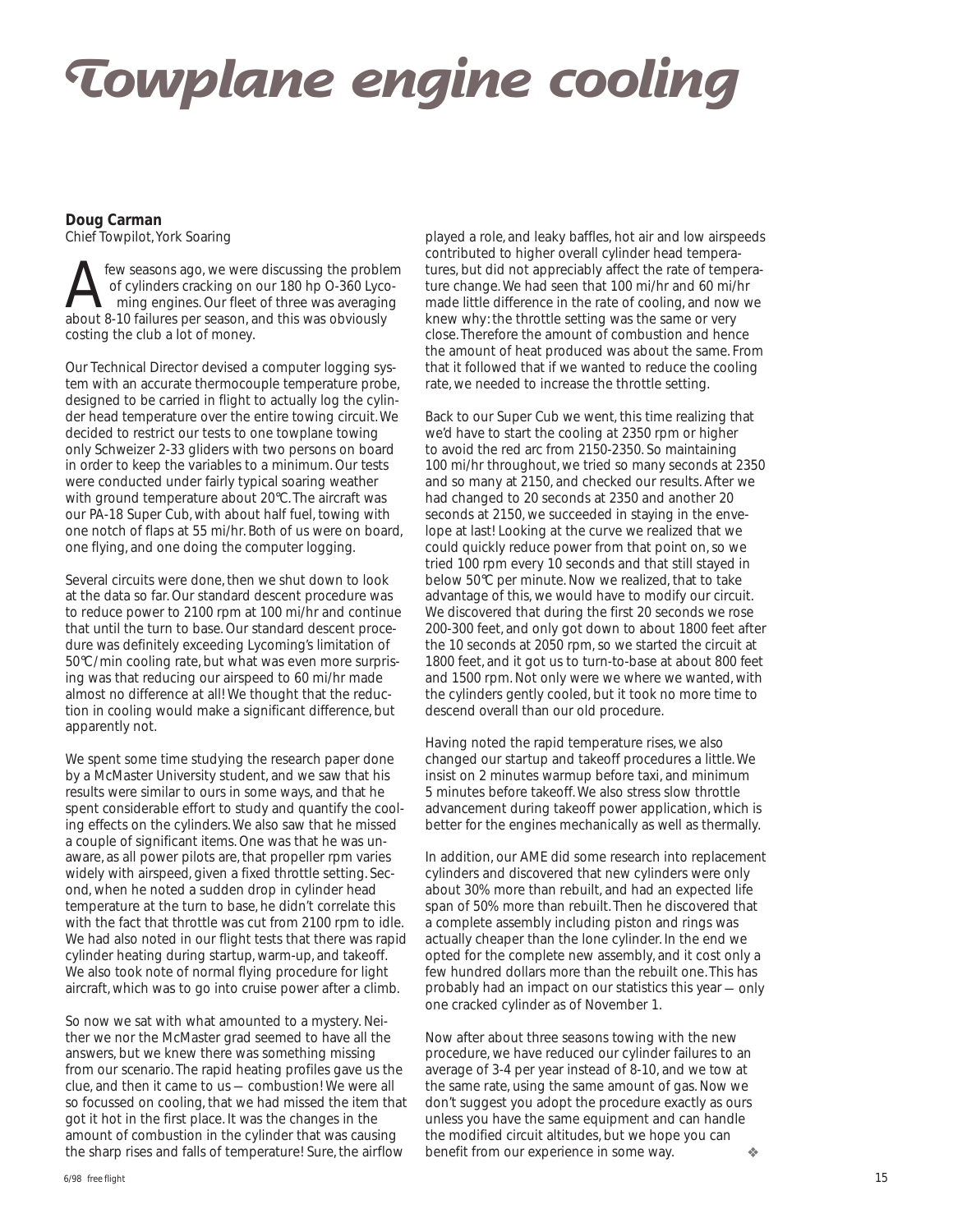### *Catchin' the express* from page 7

I simply asked, "Are you sure you know what the h#\$@% you're doing?" He was certain he did. Along the way, the variometer needle decided to take a dive. This was not a pleasing sight at 5000 agl, 14 kilometres downwind with a 40 knot breeze to fight in order to make it home. I was on my tenth Hail Mary when we reached Marcy and as we arrived, André deftly guided us into the wave as there were no lennies for support.

At that moment we didn't realize that our Twin Astir had just boarded the Big Kahuna Express — direct and non-stop. It carried us effortlessly upon its silken crest at an average of 3 knots. Whiteface Mountain to the north started to shrink, and the ski runs on its southeast face were the only features that distinguished it from the rest of the bumps below us. The large span of Lake Champlain to the east could easily be seen now as well as the shores of Vermont on the other side. The oxygen masks were donned. Our excitement grew even as the temperature started to drop sharply.

After more than half an hour of continuously ascending, we finally nudged the other glass ceiling at 18,000 feet! However, this ceiling was not a natural phenomenon but rather the brainchild of the FAA that required the airspace above for the heavies.

Naively, we assumed that the party was over and dutifully decided to surf out of the Big Kahuna Express, although it showed no signs of subsiding; we probably could have cracked 20,000 feet. Later we learned from Bernie Palfreeman, our resident cross-country and Lake Placid guru, that a call to Boston may have given us the clearance above 18,000. However, our portable handset had died after reaching Marcy anyway.

Nevertheless, feeling like Zeus and Jupiter, we commenced to conquer the rest of the sky above the Adirondacks. Our first destination was Whiteface Mountain. Dashing towards it at 80 knots, we discovered to our amazement that we were still riding the Express according to the variometer that continued to register a positive reading for almost the entire jaunt to Whiteface and we arrived over its peak at about 17,600 feet.

The temperature was becoming an issue now; the seal on the canopies of our twenty year old Grob left a lot to be desired during sustained flight at high speed in sub-zero conditions. We had no gloves or heavy jackets, as the temperature on the ground was a comfortable 14°C when we left. I felt more sympathy for my partner in the front, as he had to deal with the cold air blasting out of the nose hook and onto his feet. The ambient temperature was probably -15°C at altitude. The Greek and Roman Gods probably never had to deal with these conditions!

However, we were far from surrendering to the cold. Next destination: Saranac Airport — right into the teeth of the 50 knot wind. Flying at an average of 80 knots we made slow progress. Unfortunately our rookie instincts took over at



about 9000 feet when we had already traveled three-fourths of the distance, about 18 kilometres from the Lake Placid Airport. We looked back and decided to turn around. We made it back in about six minutes with 5500 feet to spare in an obviously roaring tailwind. We can only take consolation in the instructional value of our own mistakes, especially the brutally stupid ones. Having no choice now but to hang around and simmer in our own humility, we had some fun flying through rotor. Unfazed by the turbulent conditions, Hicham carved out an excellent circuit and we landed uneventfully 3-1/2 hours after takeoff.

The most striking feature from our lofty perspective was the feeling that all points on the ground were close and easily accessible. It was an incredible feeling to gaze down at the earth while taking every life-sustaining breath through a mask. I must assume that this sort of journey is indeed rare and one I may not experience again for a long time, if ever. Thank you André for taking the time to help out a couple of rookies. We shall continue to aspire to reach the heights of Zeus and Jupiter again.

### **CAMBRIDGE** Aero Instruments

**MZ Supplies**

is now exclusive Canadian dealer for all Cambridge products. Please request information on the latest in Flight Computers, GPS, GPS flight recorders, and variometers.

### **SCHLEICHER** Sailplanes

**MZ Supplies** is the Canadian dealer for this famous line of sailplanes. For information on the ASW-27, ASW-24, ASH-26, ASH-25, ASW-22, ASK-21, ASK-23 and spare parts for all Schleicher products.

contact Ulli Werneburg at: MZ Supplies, 1450 Goth Ave, Gloucester, ON K1T 1E4 (613) 523-2581, fax (613) 523-9322 *e-mail: mgmzaqua@cmw.ca*

*Delivery position for the fabulous ASW-27 available April 1999*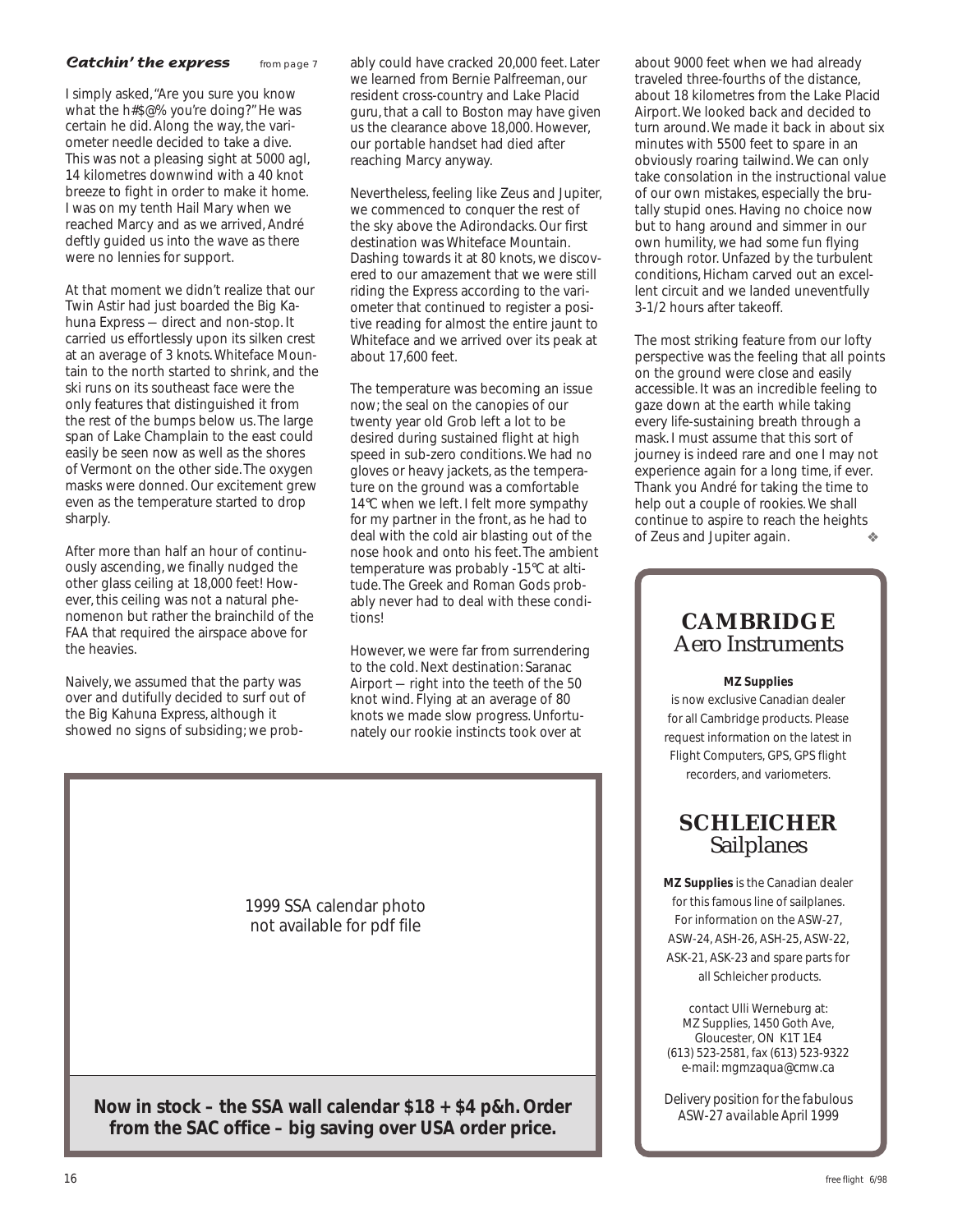### **SAC Video Library**

**Ted Froelich** 2552 Cleroux Crescent Gloucester, ON K1W 1B5 (613) 824-6503 *102375.1616@compuserve.com*

Video tapes are available to clubs and members from the SAC library. To rent a tape for three weeks or so will cost you \$5 for shiping and the return postage. Send cheque to Ted Froelich at the address above.

Copies can be ordered at \$3 per tape + \$5 for shipping + 10¢/min of video duration (\$11 for average feature of 30 minutes). Specify if you want each video on a separate tape at SP (max resolution), or save money and have as many as will fit on one tape at SP, SLP, or LP speeds (8 hours maximum).

### **Professional videos**

- P1 *Running on Empty (USA)* 22 min The world's best soaring pilots compete in Arizona. Narrated by Cliff Robertson.
- P2 *Free flight (UK)*

Derek Piggott risks his neck flying a reproduction of the world's first glider. Hans-Werner Grosse tells the designer how he likes his latest ASW. The joys and frustrations of soaring in the UK.

- P3 **Pure flight** *(UK)* 30 min Cliff Robertson tells power pilots about soaring in Vermont and Colorado.
- P4 *Soaring (USA)* 20 min A history of soaring, concluding with the Region 5 contest in 1988.
- P5 *Soaring in harmony with the wind (USA)* 13.5 min Excellent ridge soaring shots from Stowe.
- P6 *Delta Fox (France)* Silent (music only) dream flight over Alps.
- P7 *Riding the Mountain Wave* 27 min The 1982 Thanksgiving Cowley wave camp. (by CBC Edmonton)
- P8 The wild south: two very well done films about soaring in New Zealand.

1. *Wind Born* 55 min A young lady learns to fly gliders and then goes on a wild trip across the Southern Alps. 2. *Champions of the Wave* 52 min World championship is won by a New Zealander because of his knowledge of the wave.

### P9 *Soaring in France*

Collection of 20 professional and amateur

short films from 4 to 35 minutes including the French team at the '88 championships in Finland and '89 in Austria.

- P10 *25ème Championnat du Monde* 30 min 1997 World championships in France *Nick Bonnière getting ready for France* 6 min, (CBC documentary).
- P11 *Segelflugschule Wasserkuppe* 1992

### **Canadian club videos**

- *C1 SAC 50th anniversary (eng & fr)* 15 min
- C2 **GGC and Pendleton's 50th anniversary** Tiger Moth gathering (there were 90 of them at Pendleton once), giving rides and tows. Glider rides, aerobatics, speeches.
- C3 **Base Borden Soaring Group** Winch soaring, well filmed and edited.
- *C4 Chasing Phantoms, Hope BC* 5 min A professionally done filmed slide presentation with musical background, and some breathtaking aerobatics (3 min).
- *C5 Winnipeg Gliding Club* 29 min A short but well done essay on late spring soaring as shown on TV, some interesting amateur shots at the field, a TV news report on a fatal mid-air at that field.
- C6 *1982 Nationals at SOSA* 27 min High quality documentary by Molson's.
- C7 Bluenose Gliding Club 90 min
	- a. *The Harris Hill Soaring Museum*
	- b. *The quiet challenge*
	- c. *A motorglider visit from Florida*
	- d. *Sailors of the sky*
- C8 **1989 Flying Week at Bluenose**

A documentary of a year's activities at Stanley, and a day's visit to St. Raymond, QC.

C9 From the Alberta Soaring Council: a. *Interview with Tony and Ursula* 32 min TV interview answering many layman's questions about soaring in general and is very useful in introducing the public to soaring.

b. **Building the AV-36** 11 min Constructing the Fauvel AV-36 flying wing gliders by the "Tenardee" club members in Calgary in the early '50s.

c. *Alberta soaring in the 50s* 26 min The flying activities in Southern Alberta that led to the discovery of the wave at Cowley. Ursula edited this material from old home movies by A.W. (Bill) Riddell, one of the AV-36 builders, who does an informative "voiceover".

C10 *SOSA in Brantford in the early 60s.*

C11 *Soaring at GGC in the early 70s.*

### **Educational videos**

- E1 *To be a Pilot (TC)* 21 min Overconfident student prangs the club's Cessna 150 in a crosswind landing but is given a second chance.
- E2 *The Wrong Stuff (TC)* 51 min For too complacent airline pilots.
- E3 Ian Oldaker et al (SAC) 7h 45 min Eight very interesting lectures presented at a towpilots' and instructors' seminar.
	- a. *Dangers on tow*
	- b. *Airspace use* Kathy Fletcher, TC
	- c. *Stall prevention on final*
	- d. *How to join gliders in a thermal*
- e. *Stress overload*
- f. *Dehydration* Dr. Hanson, TC
- g. *Post-solo training*
- i. *The important first flying lesson*
- E4 *Collision Avoidance in gliders (SAC)* How to prevent accidents when entering a gaggle.
- E5 *Why Airplanes Crash (NOVA)*
- E6 *Better Communication for Better Safety* (TC) 26 min
- E7 *Safety by Stress Management (TC)* 40 min
- E8 *Accidents and Pilot Planning (SAC)* 24 min
- E9 *When in Doubt (TC)* All about ice on the wings.
- E10 *Bon Voyage, but ... (External Affairs)* Travel tips for Canadians abroad.
- E11 *Speed to Fly*

by Karl Striedieck from a X-C series

Other lectures from the same series are: *Navigation and Map Preparation, Thermals and Thermalling, Soaring Physiology, Instrumentation, Landing Out, Soaring Weather*. They can be ordered on request or directly from "Airscapes", (864) 574-4857, fax (864) 574-1886 *airscapes@teleplex.net* www.teleplex.net/airscape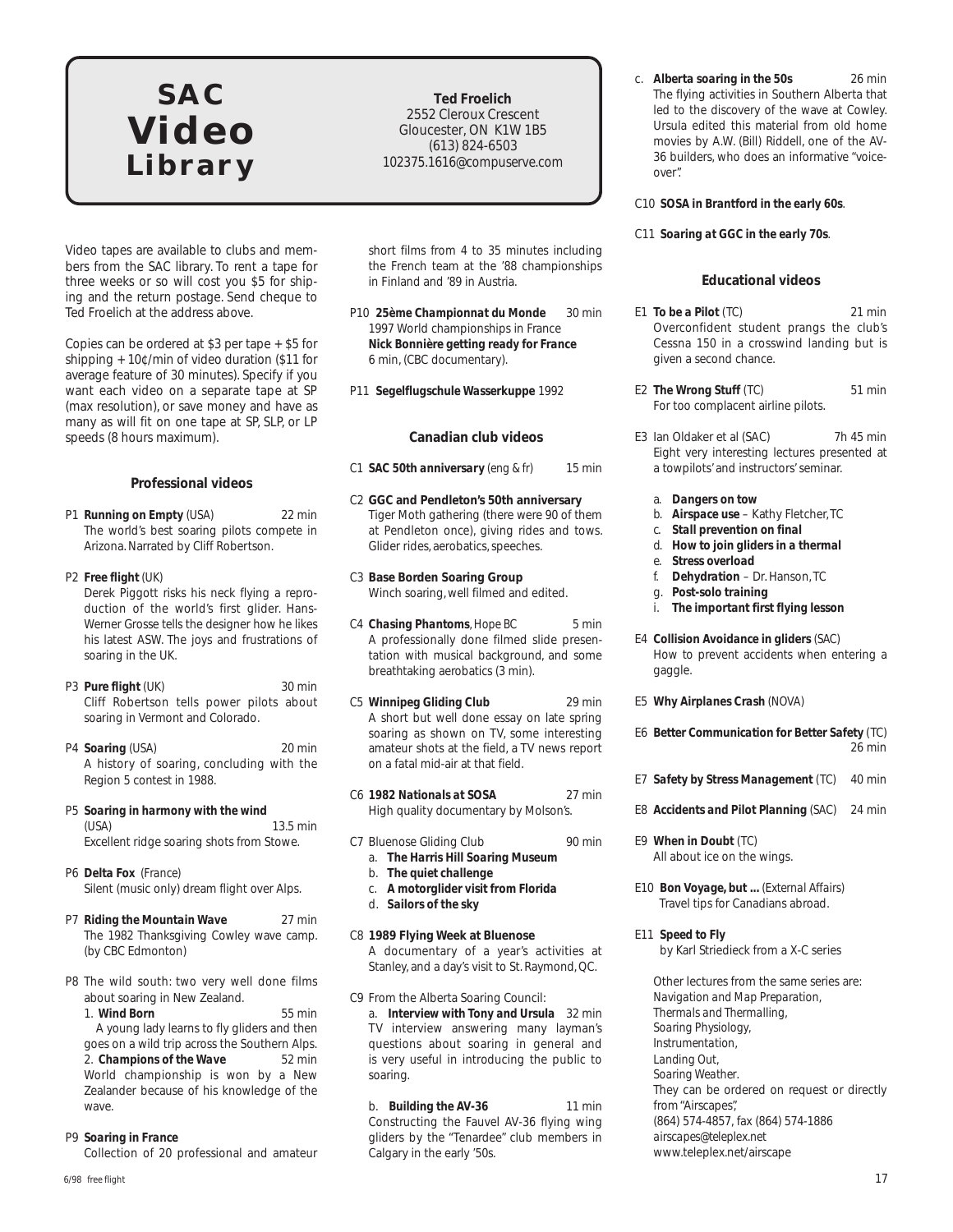### **Hangar Flying**

### **Oran Nicks**

A sad message has reached me through the Internet: Oran Nicks was killed in an off-field landing in his PW-5.

Oran's contributions to world gliding have been of extreme value, and I would like to single out his role in the development of the World Class in particular. As a highly placed and trusted man in NASA and respected university professor Oran took enthusiastically part in all phases of the development of the World Class, from the definition of the class, the design competition and all the way through the long and complex selection process, even the test flying in Oerlinghausen. One of my special memories from this event is Oran happily flying in the PW-5 whereas I was in the same thermal with one of the other designs.

Oran's status and background gave prestige and distinction to whatever he undertook. As a long time member of OSTIV's Sailplane Development Panel and a member of the World Class Steering Committee from the start, he was able to convince many doubters about the project, which was deemed by many to failure from the outset. That the World Class is now a healthy project is due not the least to Oran, and it is doubly sad that he should be killed in the little glider that he loved so much.

We thank Oran for his contributions to the cause of gliding, and for all the good memories!

### **Tor Johannessen**

president IGC

### **– Pilot Survey – Rental and use of GPS flight recorders at Canadian Nationals**

Canadian Advanced Soaring is pursuing the manufacture of flight data recorders for use in contests, the intent being that CAS would rent these recorders for \$5-10 per day during contests to pilots who do not own one.

These recorders would require the person renting it to have a GPS unit capable of NMEA output that the recorder would read. This would allow the National Contest rules to be amended to make data recorders mandatory for start/turnpoint/finish control. Depending on the results of this survey, it will have to be decided whether the rules should be amended for the '99 season, and for what classes, ie, just the FAI classes or should the Sports class be included as well.

The questions to be answered are:

- 1 How many pilots currently own a handheld GPS capable of NMEA output?
- 2 How many pilots would be willing to pay \$5-10 per day to rent a recorder for a contest? (Remember, film costs ~\$4 per day.)
- 3 Who supports the mandatory use of data recorders for the '99 season and in what classes?
- 4 If it were possible to buy one of these data recorders for under \$250, how many pilots would buy one?

All responses may be directed to: Dave Springford, 669 Milford Drive, Kingston, ON K7M 6J1 (613) 634-2056, *springfo@mail.rmc.ca* with my own eyes ...

### **From Alvaro – a real story**

*This came in from Alvaro de Bourbon, a noted sailplane pilot from Monaco via a friend in England:*

We all heard unusual gliding stories, but I guess you never heard of the following one:

A bit of background — last year at the World Championships in St. Auban, I became friendly with Gonzalo Echeverry, a Colombian crewing for Ron Tabbery of the US team.

Gonzalo is a software engineer and glider pilot in Austin, Texas. He sent me an e-mail to arrange a meeting; we finally couldn't meet, but today we spoke on the phone and, among other things, he told me that he took part in the first Colombian National Gliding Championships.

The championships were held at a military airbase in Cali, with a fleet of four IS28 Larks (two military ones), a Janus CM, and other gliders.

What was unusual were the outlandings — Gonzalo matter-of-factly told me how, due to the "unstable local situation", whenever a pilot landed out (apparently quite often), a Black Hawk attack helicopter with 10-12 fully armed troops would reach him within minutes to ensure a peaceful retrieval.

Now, I can think of at least one instance in my outlandings where such a help might have been handy — that time when an irate farmer wanted to impound my glider for the three or four kartoffels [potatoes] that were prematurely harvested by my glider.

I must go outlanding in Colombia and see it

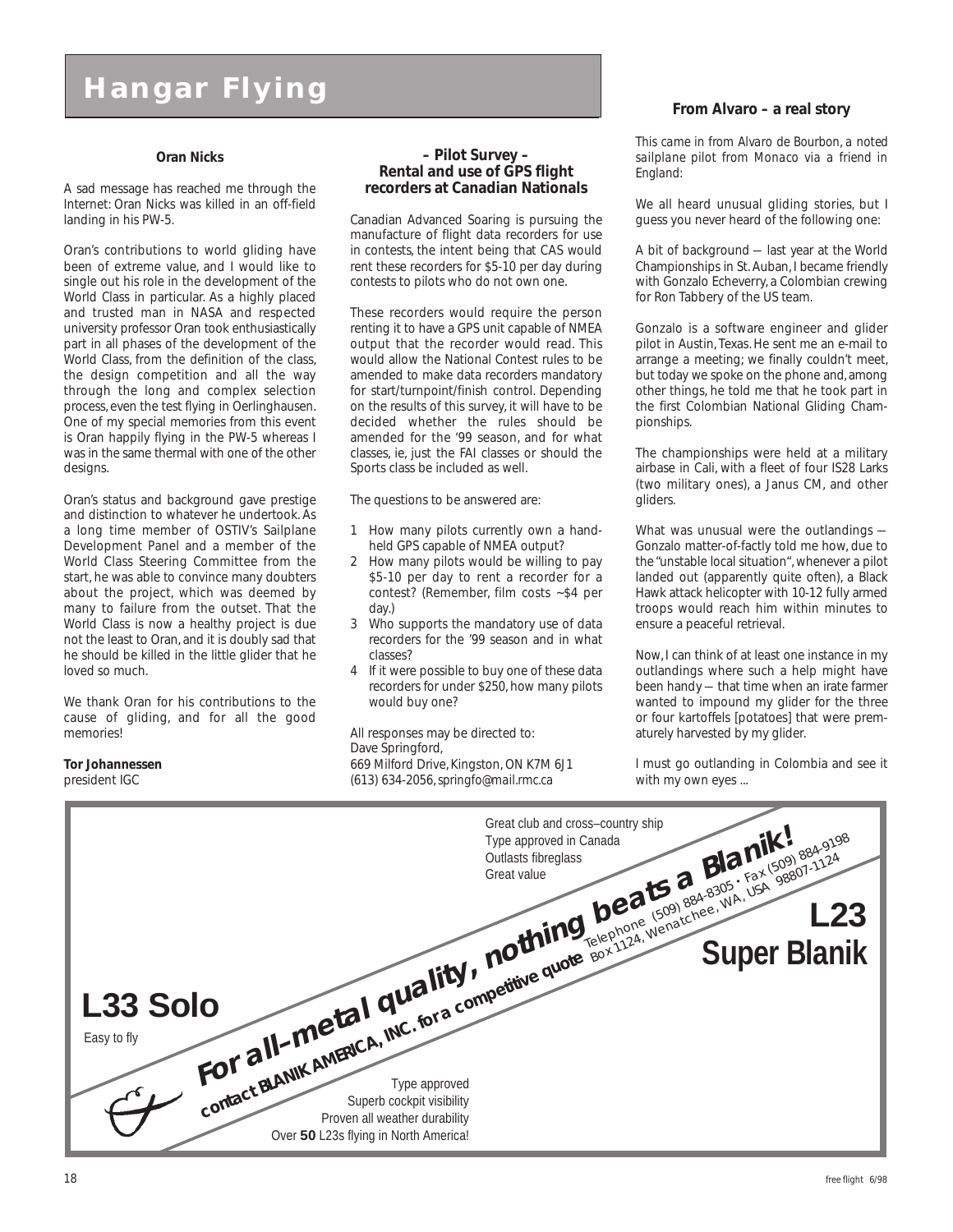### **Safety Comment**

### **Age dramatically reduces the strength of your back**

A recent accident in Edmonton in which the two pilots suffered back injuries, and the article on the safety cockpit in this issue, are reminders to us all to look to our seating. The article shows that, as we age, the ability of the spine to successfully absorb the shocks of a heavy landing is dramatically reduced. From the 20-39 year age group to the 60-79 age group, the injury-free force on the spine reduces from 7.14 kiloNewtons (1605 lbs) to 3.01 kN (677 lb). If we estimate the weight supported by the spine to be about 100 lbs, then the deceleration required to damage the spine becomes 16 g for the younger group and only 6.8 g for the older pilots. This is not difficult to reach! Food for thought, eh?

Anyone who has ridden on a snowmobile can attest to the discomfort of repeated bumps. In a glider the hard ride of unsprung wheels and the vertical posture of the pilot(s) can be damaging, and the more we fly the more the damage accumulates. The article highlights the value of using energy-absorbing seat cushions. Many of us can recall a heavy landing and the pain suffered by the pilot. We can also remember the long-term effects of many instructional landings on hard runways! These injuries can be reduced or avoided by using better cushioning materials.



- excellent shock & energy absorption qualities
- very low resilience & rebound characteristics
- easily cut with a sharp knife
- available in different densities to custom build laminated cushions (softer foam on top, firm on bottom)
- easily bonded with contact cement

**MZ Supplies** 1450 Goth Avenue Gloucester, ON K1T 1E4 tel (613) 523-2581, fax -9322 mgmzaqua@cmw.ca

*Confor* energy-absorbing foam is readily available in Canada, and all clubs and private owners are urged to obtain this material for the club two-seaters and their own sailplanes. A one inch thickness is the minimum to give protection. This material is very comfortable, and on long flights is surprisingly supportive because it spreads the pilot's weight effectively over a larger area than a standard compressible soft foam cushion (I can say this as we have *Confor* foam in the syndicate Puchacz!). In fact "standard" cushions amplify the shock of a landing by compressing readily, resulting in the pilot being hit hard by the rebounding glider. Such cushions should be banned from the club and private gliders ... so why not embark on a hunt for them now? Cushions of energy-absorbing foam are cheap compared to injuries, hence they are well worth the cost. *(public service announcement – contact Ulli Werneburg below for details on the grades and cost of Confor foam. ed)*

It has long been established that maintaining the proper curvature of the spine is vitally

### **A lumbar support that works**

If the seat/chute combination in the sailplane you usually fly gives poor lower back support, sitting can become very uncomfortable in a short time. Hard landings and crashes in gliders are also notorious for producing injuries arising from poor alignment of the spine. Pieces of rolled up foam, and other soft material is often used to alleviate this back support problem, but it is an unsatisfactory solution because such material is not firm under load and never stays in the right place.

My experience was that without additional back support for the RS-15 seat geometry, a flight became terrible after a couple of hours. Other gliders may have similar problems with varying degrees of discomfort (my personal opinion is that 1-26 and 2-33 seats should be illegal!).

You can custom build a firm, simple lumbar support for yourself from a piece of "blue board" Styrofoam insulation. The diagram shows its general size and shape (somewhat exaggerated in thickness). Starting with a 10"x12" piece of 2" board, carve the saddleshaped surface into it using a long bladed knife such as a bread knife. Note that the thickest part is about a third up from the bottom. Experiment a bit with the support in place while you are seated in the glider and trim until it feels right. If the seat pan is curved the back side of the support will also have to be shaped.

important if we wish to avoid back problems as we sit. A second and very effective way to reduce back injuries is to support the spine more effectively. A lumbar support pad made of stiff energy-absorbing foam should be about 25 mm thick (1 inch) and 100 mm (4 inches) high. The width should extend across the back. Placed between the back and the parachute or rear cushion, or when instructing kept in place under the shirt, it will help maintain the correct curvature of the spine. Sewn into a simple bag, it can be held in place with *Velcro*.

Alternately, Tony Burton describes below a simple and effective lumbar support that you can carve out of a piece of insulation board, customized to your back shape and seat.

In 1993 we thought the correct curvature of the spine with such a pad increased the strength of the spine by 60%. I see from this latest article that this is now 80% — well worth the effort! For best effect a pilot should avoid leaning forward when landing.

As the article infers, insist on proper back support to avoid avoidable injuries!

### **Ian Oldaker**

Chairman, Flight Training & Safety committee



When you wear a chute, the support must be placed between it and your back, and it must be as low as possible when you are seated.

When the fit is correct, you won't even notice it after a while (telling you it's doing its job perfectly), though at first it may feel odd. Once the shape is right for you, strap it with a few windings of duct tape to protect the fragile corners and fit it into a cover made from an old towel or other similar cloth to keep the support clean and absorb sweat.

A more ambitious project is to use the support as a mold for a fibreglass model once it has conformed itself to you and the seat back after some use.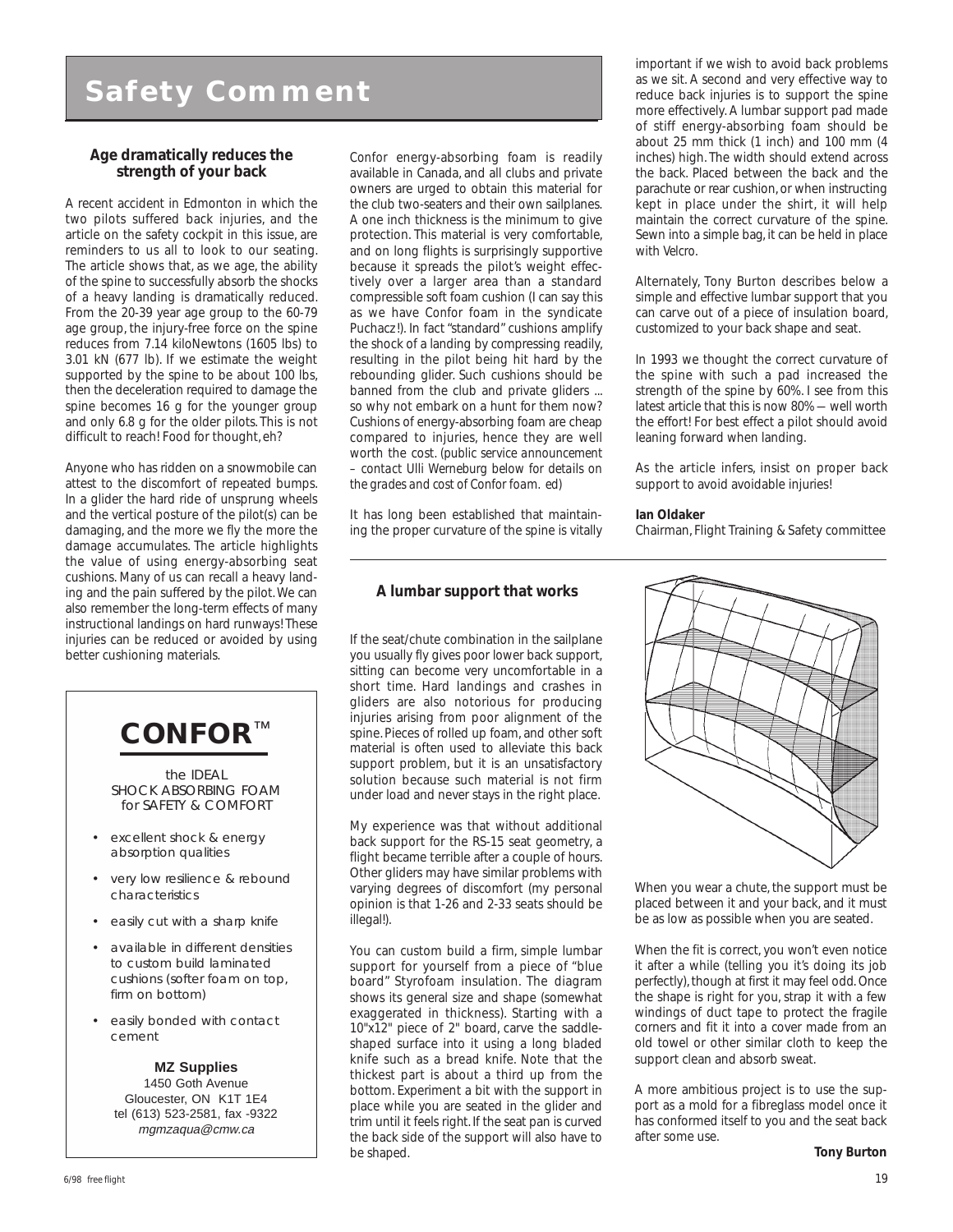### **SAC news**

### **Flight Permit – Exhibition Category**

The type certification of gliders by Transport Canada has long been considered too costly and unnecessary by many of our members. This was especially true in the case of older designs that were no longer in production and the manufacturer was not willing to pay for the certification costs. Since it was not possible to get a Flight Authority (C of A) for a non type certified glider, this in fact made uneconomical the importation of used gliders which had not already been type certified.

SAC's concerns in this regard have been put forward with TC within the context of the recreational aviation initiative. Our position is that Canada should have an equivalent to the Experimental category in the USA.

Progress has been made. It is now possible to get a flight authority (Flight Permit) for a non-certified aircraft in the new Exhibition category. This category is not limited to aeroplanes. The first glider, a Janus CM, has already been licensed in the category and a second is undergoing the process. There are restrictions to the use of the aircraft in this category which are stipulated at the time of the issue of the Flight Permit, but these restrictions do not preclude normal flying activities such as proficiency flying, participation in competitions, record attempts, etc.

If you have found that one-of-a-kind glider that you absolutely must have and the only thing holding you back is the certification issue, this new category may be just right for you.

### **Decertification of aircraft/gliders**

Transport Canada will be announcing in the next few months the introduction of a *Special C of A – Owner Maintained* classification. A list of aeroplanes/gliders eligible for this Special C of A will be published at that time. It is anticipated that 80% of the gliders in Canada will be eligible at the outset and others may be added later.

Owners will have to apply for transfer to the new classification, and once transferred, it may be difficult to go back to the previous status. This could be construed by some as a "one way trip" to a lower level of airworthiness and it could affect the market value of such gliders.

The Special C of A – Owner Maintained will allow the owner to sign for the maintenance and inspections on his glider. The requirements for maintenance, inspections and log keeping remain the same. Airworthiness Directives will still be distributed to the owner of record, but the compliance with the AD will not be mandatory unless expressly specified for this class of aircraft.

The Special C of A will be issued for recreational purposes only, the aircraft will be placarded, *"This aircraft does not comply with internationally recognized airworthiness standards"* near the entrance and the Data Plate altered by adding an "X" after the model number and after the serial number.

Owners contemplating this change should carefully weigh the pros and cons of this new classification against their capability/willingness to do their own maintenance.

### **Paul Fortier**

Chairman, Technical Committee

### **Directors & Officers**

**President & QUEBEC** Pierre Pepin (1997) 590 rue Townshend St–Lambert, QC J4R 1M5 (514) 671-6594 (H) (514) 761-7015 (B) (514) 768-3637 (F) *prpepin@videotron.ca*

**VP & ONTARIO** Richard Longhurst (1997) 100 – 1446 Don Mills Road Don Mills, ON M3B 3N6

(416) 391-2900 (H) (416) 391-3100 ext 250 (B) (416) 391-2748 (F) *richard\_longhurst@mintzca.com*

### **PRAIRIE**

Howard Loewen (1998) 233 Lamont Boulevard Winnipeg, MB R3P 0E8 (204) 489-1148 (H) (204) 489-3086 (F) *loewenhw@mbnet.mb.ca* **ALBERTA** David McAsey (1998) 47- 2300 Oakmoor Dr SW Calgary, AB T2V 4N7 (403) 281-7962 (H) (403) 281-0589 (B&F) *mprsoar@agt.net*

**PACIFIC** Harald Tilgner (1998) 50090 Lookout Rd, RR2 Chilliwack, BC V4Z 1A5 (604) 858-4312 (H) (604) 521-5501 (club)

**Executive Director & Treasurer** Jim McCollum 6507 Bunker Road Manotick, ON K4M 1B3 (613) 692-2227 (H) (613) 829-0536 (B) (613) 829-9497 (F) *sac@sac.ca*

### **Committees**

**Air Cadets** Dave Hennigar see FAI Records

### **Airspace**

Bill Green 2181 West 22 Avenue Vancouver, BC V6L 1L4 (604) 737-1136 (H) (604) 886-8981 (cottage)<br>Mbrs: lan Grant lan Grant *grant.i@atomcon.gc.ca* Scott McMaster

*scott@mcmail.cis.mcmaster.ca* **Archives/Historian** Calvin Devries

214d King Street South Waterloo, ON N2J 1R3 (519) 221-0555 (H) (519) 746-4096 (F) *gccwat@webnet.ca*

**Contest Letters** Robert Binette 5140 St–Patrick Montreal, QC H4E 4N5  $(514)$  849-5910 (H)  $(514)$  362-7365 (F)

**FAI Awards** Walter Weir 3 Sumac Court Burketon RR 2 Blackstock, ON L0B 1B0 (905) 263-4374 (H) *waltweir@inforamp.net*

Box 1916

Claresholm, AB TOL 0TO (403) 625-4563 (H&F) *free-flt@agt.net* **Insurance** Richard Longhurst 100 – 1446 Don Mills Road Don Mills, ON M3B 3N6 (416) 391-2900 (H) (416) 391-3100 ext 250 (B) *richard\_longhurst@mintzca.com* Mbr: Doug Eaton **Medical** Dr. Peter Perry 64 Blair Road Cambridge, ON N1S 2J1 (519) 623-1092 (H) (519) 740-6547 (B) **Meteorology** Bernie Palfreeman 266 Place de Brullon Boucherville, QC J4B 2J9 (514) 655-5935 (H) **Radio & Comm** David Morgan 223 Pump Hill Rise SW

### **FAI Records** Dave Hennigar 404 Moray Street Winnipeg, MB R3J 3A5 (204) 837-1585 (H) *dhengr@mb.sympatico.ca*

**Flt Training & Safety**

Ian Oldaker, "Willow Spinney", RR1 Limehouse, ON L0P 1H0 (905) 873-6081 (H) (905) 873-0110 (F) *oldaker@aztec-net.com* Mbrs: Dan Cook Tom Coulson Fred Kisil Marc Lussier Terry Southwood

**Free Flight** Tony Burton

### **SAC membership meter – 15 Nov**

| Club                                                                                                                                                                                                                                                                                                                                                                                                                                                                                                         | Membership<br>90-97                                                                                                                                                                                                   | %                                                                                                                                                                                                                                          |                                                                                                                                                                                                                                             |
|--------------------------------------------------------------------------------------------------------------------------------------------------------------------------------------------------------------------------------------------------------------------------------------------------------------------------------------------------------------------------------------------------------------------------------------------------------------------------------------------------------------|-----------------------------------------------------------------------------------------------------------------------------------------------------------------------------------------------------------------------|--------------------------------------------------------------------------------------------------------------------------------------------------------------------------------------------------------------------------------------------|---------------------------------------------------------------------------------------------------------------------------------------------------------------------------------------------------------------------------------------------|
|                                                                                                                                                                                                                                                                                                                                                                                                                                                                                                              | avq                                                                                                                                                                                                                   | total                                                                                                                                                                                                                                      | avg                                                                                                                                                                                                                                         |
| ASTRA<br>Air Sailing<br>Alberni<br>Base Borden<br>Beaver Valley<br><b>Bluenose</b><br>Bonnechere<br><b>Bulkley Valley</b><br>Central Alberta<br>Champlain<br>Cold Lake<br>COSA<br>Cu Nim<br>East Kootenay<br>Edmonton<br>Erin<br>Gatineau<br>Grande Prairie<br>Guelph<br>London<br>Mont Valin<br>Montréal<br>Outardes<br>Pemberton<br>Prince Albert<br>Québec<br>Regina<br>Rideau Gliding<br>Rideau Valley<br>Saskatoon<br>Silverstar<br>SOSA<br>Swan Valley<br>Toronto<br>Vancouver<br>Westman<br>Wheatbelt | 5<br>28<br>13<br>16<br>12<br>37<br>10<br>11<br>10<br>56<br>25<br>42<br>62<br>10<br>65<br>32<br>88<br>9<br>29<br>42<br>4<br>102<br>28<br>10<br>10<br>39<br>32<br>15<br>36<br>14<br>8<br>128<br>6<br>19<br>96<br>4<br>6 | 1998<br>11<br>21<br>13<br>11<br>15<br>31<br>7<br>1<br>12<br>83<br>20<br>29<br>55<br>23<br>59<br>33<br>90<br>11<br>23<br>35<br>3<br>91<br>21<br>12<br>13<br>57<br>32<br>11<br>30<br>17<br>11<br>158<br>7<br>19<br>79<br>$\overline{2}$<br>1 | 220<br>75<br>100<br>69<br>125<br>84<br>70<br>9<br>120<br>148<br>80<br>69<br>89<br>230<br>91<br>103<br>102<br>122<br>79<br>83<br>75<br>89<br>75<br>120<br>130<br>146<br>100<br>73<br>83<br>121<br>138<br>123<br>117<br>100<br>82<br>50<br>17 |
| Windsor<br>Winnipeg                                                                                                                                                                                                                                                                                                                                                                                                                                                                                          | 10<br>68                                                                                                                                                                                                              | 1<br>59                                                                                                                                                                                                                                    | 10<br>87                                                                                                                                                                                                                                    |
| York                                                                                                                                                                                                                                                                                                                                                                                                                                                                                                         | 87                                                                                                                                                                                                                    | 90                                                                                                                                                                                                                                         | 103                                                                                                                                                                                                                                         |
| Non-club                                                                                                                                                                                                                                                                                                                                                                                                                                                                                                     | 13                                                                                                                                                                                                                    | 22                                                                                                                                                                                                                                         | 169                                                                                                                                                                                                                                         |
| totals                                                                                                                                                                                                                                                                                                                                                                                                                                                                                                       | 1337                                                                                                                                                                                                                  | 1319                                                                                                                                                                                                                                       | 99                                                                                                                                                                                                                                          |

Calgary, AB T2V 4C8 (403) 252-3717 (H)

**Sporting**

vacant Mbrs: Colin Bantin *ccbantin@globalserve.net* **Tony Burton** *free-flt@agt.net* George Dunbar *dunbar@calcna.ab.ca*

**Technical**

Paul Fortier RR2, Mountain, ON K0E 1S0 (613) 989-1634 (H&F[call 1st]) *ae605@freenet.carleton.ca* mbrs: Chris Eaves Herb Lach Glenn Lockhard

**Trophy Claims**

David McAsey 47, 2300 Oakmoor Dr SW Calgary, AB T2V 4N7 (403) 281-7962 (H) (403) 281-0589 (B&F) *mprsoar@agt.net*

**World Contest** vacant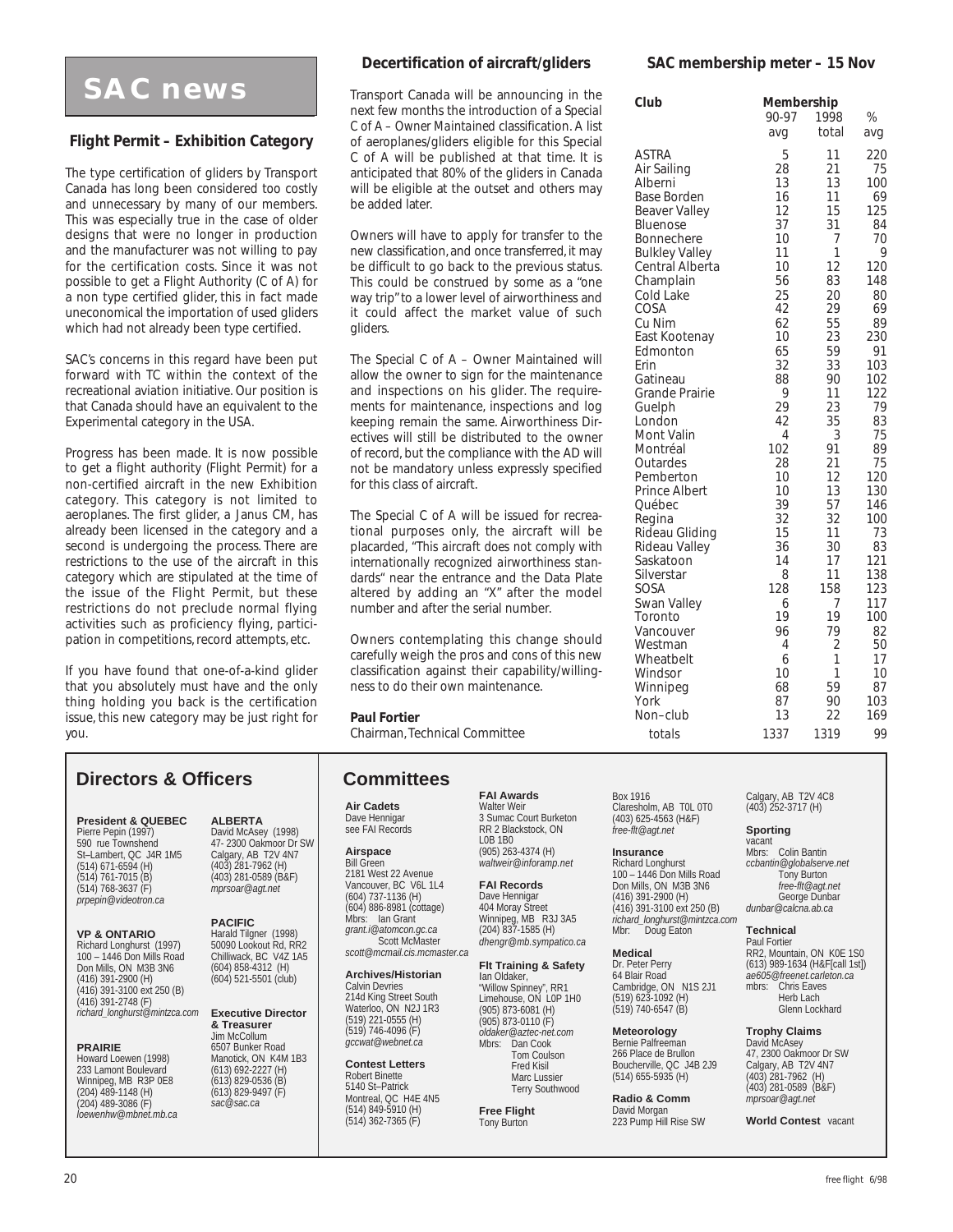### **The Pioneer Trust fund a key to our future success**

### **John Broomhall**

Volunteers are the driving force behind SAC. The purpose of the Pioneer Trust fund is to help sustain that force by giving SAC a firm financial foundation. By donating to the fund, you are supporting an organization that has a long and distinguished record of accomplishment as well as sending an encouraging signal to SAC volunteers that their efforts are being recognized, and you will be making a permanent contribution to soaring. The principal is retained forever, as are at least 50% of the investment earnings. Donations are eligible for a tax receipt, considerably reducing the cost (see *free flight* 6/97).

SAC would like to thank the following members who have generously donated \$6735 this year (as of mid-November). Won't you join them? It will make a difference.

John Bender Simon Berzekri Roland Biber Nick Bonnière John Broomhall Pierre Brousseau Gordon Bruce Ken Carlyle Ronald Cattaruzza Dave Chamberlain K Clifton George Couser John Duggan George Dunbar Harold Eley Tony Firmin Leili Pede Foster Peter Foster Mitsuri Fujiyama Bob Gairns Josef Gegenbauer Len Gelfand Richard Guy Reijo Hakala Roger Harris Kit Harrison Roger Harrop JM Hunter Carl Juergensen Charles Keith

Alexandre Krieger Tony Lowachee Donald Macaulay Elisabeth McCollum Doug McDougall Terry McElligott Kenneth Melax Raymond Merhej Dennis Moore Phillip Morton Kurt Moser Jim Oke Alain Orfila William Park David Pearson Alexander Powell Nikola Prerodovic Heinz Ritter Mark Schneider Gilles-André Séguin Dave Springford Larry Springford John Stibrany Al Sunley Wolfgang Thiele Alex Upchurch Ron Walker Bryan Weber Walter Weir Donald Wood

### **Recreational Aircraft Seminar**

In mid-November a two-day seminar and workshop was put on by Transport Canada at Barrie airport, Ontario for instructors of ultralights, hot air balloons, hang gliders, powered parachutes and gliders.

The agenda included sessions on how to become a better instructor, how to navigate the TC maze (licensing, aircraft registration, etc), how to market your sport better, the CARs, airspace, how to manage your business better, and sessions on looking after your

Rotax engine and glider (the latter one was not done because the speaker from the USA didn't arrive). TC personnel from Ottawa, Hamilton, Edmonton, Calgary, and Winnipeg gave the presentations and led the working sessions.

Out of the 32 recreational pilots present there were 11 gliding instructors, representing five clubs and the Air Cadets. Of particular interest were brief sessions on how to be a better instructor that included discussion of human factors and how pilots make errors. We reviewed how to prepare lesson plans and how to demonstrate a skill. The sessions on navigating the TC maze, the CARs and airspace were lengthy but we had a chance to let TC personnel know where our difficulties and concerns lie (mainly administration).

It was very interesting to see where and how we fit in relative to other aviation sports. We were surprised to learn that the other sports know very little about soaring, in fact we spent a lot of the time talking to them and learning about their problems and strengths too. TC intends to run these seminars across the country during the next few months, this seminar having served as the pilot.

> **Ian Oldaker** and **Tom Coulson** Flight Training & Safety committee



### **SAC Annual General Meeting**

27 Feb, Edmonton, AB. All details are available through the SAC webpage. Contact: John Broomhall (403) 438-3268, *<john@cips.ca>*

### **1999 Invermere Soaring Camp**<br>22-30 May East Kootena

East Kootenay Soaring Club and the Alberta Soaring Council are happy to revive the annual Mountain Soaring Camp at the Invermere Airport. The event will be run and attended by experienced Rockies soaring pilots who are available to coach mountain soaring techniques and micrometeorology, give check rides, and promote a safe transition to flying at this exceptional site.

East Kootenay Soaring also offers glider rentals and check rides. Camping available at the airfield, and the lake is very inviting! Soak your weary soaring bones in the hotsprings. Don't be shy, come fly. Questions?, call the event coordinators: Mike Glatio-tis, Cu Nim, (403) 282-6121 *<mglatiot@cadvision>*; Don Miller, East Kootenay Soaring Club, (250) 342- 3201 or, Matt Kazakoff, (250) 342-3006 <*kaz@rockies .net>*.

### **Canadian National Soaring Contest**

June-July, AVV Champlain, Saint Dominique, QC. Dates and further info available by the next issue. Contact: André Pepin (450) 923-3631, *<champlain@ videotron.ca>*



**Chris Eaves, XU Aviation Ltd, 2450 Blair Blvd, London, ON N5V 3Z9**

ph (519) 452-7999, fax (519) 452-0075 e-mail: xu-aviation@sympatico.ca TC Approved Maintenance Organization 24-88

### **Come and soar with the bald eagles! PEMBERTON SOARING CENTRE Report on a**



- excellent mountain scenery with thermals to 12,500 feet
- camp at the airport, B&B, or stay in Whistler
- area offersa wide variety of summer activities

**Glider rentals: L-13 Blanik, L-33 Solo Instruction: glider pilot courses or book a number of lessons**

For more information, ph (604) 894-5727, fax (604) 894-5776 e-mail: pemsoar@direct.ca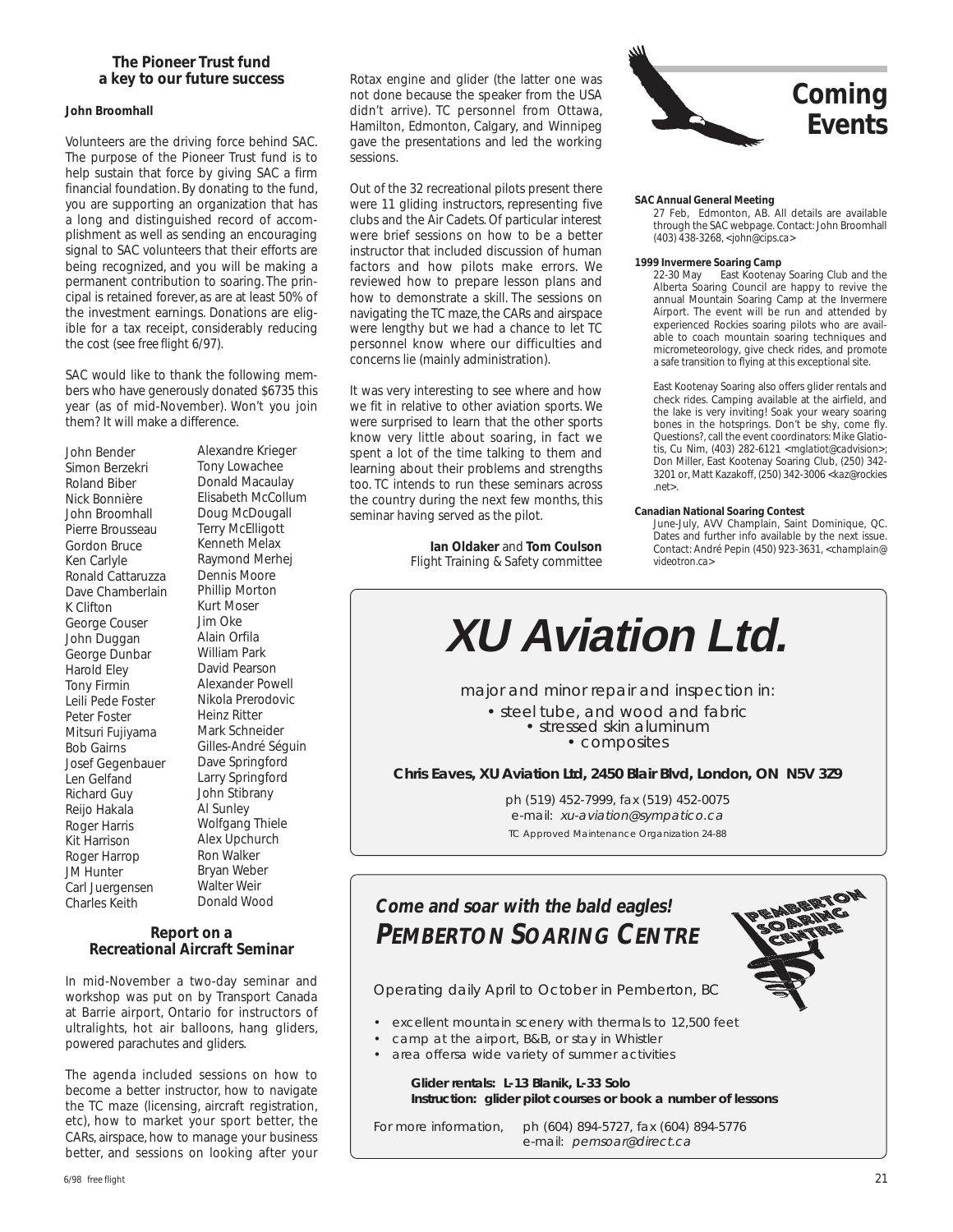### **Walter Weir FAI badges**

3 Sumac Court Burketon, RR2, Blackstock, ON L0B 1B0 (905) 263-4374 email *waltweir@inforamp.net*

The following badge legs were recorded in the Canadian Soaring Register during the period 3 September to 5 November.

### **GOLD BADGE**

|     | 283 John deJong                   | York        |          |              |                      |
|-----|-----------------------------------|-------------|----------|--------------|----------------------|
|     | <b>SILVER BADGE</b>               |             |          |              |                      |
| 898 | <b>Barry Usprech</b>              | London      |          |              |                      |
| 899 | Pierre Pepin                      | Champlain   |          |              |                      |
| 900 | Andrea Kuciak                     | <b>SOSA</b> |          |              |                      |
| 901 | <b>Tim Daniel</b>                 | Vancouver   |          |              |                      |
| 902 | <b>Volker Budziak</b>             | n/a         |          |              |                      |
| 903 | Peter Chanachowicz                | SOSA        |          |              |                      |
| 904 | Gerard Savey                      | Outardes    |          |              |                      |
| 905 | Lorraine Gower                    | SOSA        |          |              |                      |
| 906 | Fred Gray                         | <b>SOSA</b> |          |              |                      |
| 907 | Richard Sawyer                    | York        |          |              |                      |
|     | DIAMOND DISTANCE (500 km flight)  |             |          |              |                      |
|     | Dave Springford                   | SOSA        | 502.1 km | ASW-20       | Rockton, ON          |
|     | DIAMOND GOAL (300 km goal flight) |             |          |              |                      |
|     | John deJong                       | York        | 305.7 km | <b>HP-14</b> | Arthur East, ON      |
|     | Dave Springford                   | SOSA        | 502.1 km | ASW-20       | Rockton, ON          |
|     | GOLD DISTANCE (300 km flight)     |             |          |              |                      |
|     | John deJong                       | York        | 305.7 km | <b>HP-14</b> | Arthur East, ON      |
|     | Dan Bush                          | SOSA        | 303.1 km | Hornet       | Rockton, ON          |
|     | Dave Springford                   | SOSA        | 502.1 km | ASW-20       | Rockton, ON          |
|     | SILVER DISTANCE (50 km flight)    |             |          |              |                      |
|     | Andrea Kuciak                     | <b>SOSA</b> | 62.2 km  | Astir CS77   | Rockton, ON          |
|     | <b>Volker Budziak</b>             | n/a         | 55.5 km  | $1-26$       | Hobbs, NM            |
|     | Peter Chanachowicz                | SOSA        | 64.0 km  | $1 - 26$     | Rockton, ON          |
|     | Gerard Savey                      | Outardes    | 50.4 km  | $LS-4A$      | Lk Keepit, Australia |
|     | Alain Berinstain                  | Gatineau    | 59.8 km  | $1 - 36$     | Pendleton, ON        |
|     | Lorraine Gower                    | SOSA        | 62.2 km  | $1-26$       | Rockton, ON          |
|     | Fred Gray                         | SOSA        | 62.2 km  | Ka6CR        | Rockton, ON          |
|     | Richard Sawyer                    | York        | 62.2 km  | Skylark 3D   | Arthur East, ON      |
|     |                                   |             |          |              |                      |

### **SILVER/GOLD DURATION (5 hour flight)**

|              |        | . .    |          |            |
|--------------|--------|--------|----------|------------|
| Dick Wolff   | London | 5:14 h | $1 - 34$ | Embro, ON  |
| Roger Harris | Guelph | 5:18h  | $1-26$   | Elmira, ON |
|              |        |        |          |            |

### Please enclose payment with order; price includes postage. GST not required. Ontario residents, add 8% sales tax. Items 1–6 and 13–18 available from SAC office. Check with your club first if you are looking for **SAC SUPPLIES FOR CERTIFICATES AND BADGES ARTICLES ACVV POUR CERTIFICATS ET INSIGNES** 1 FAI 'A' badge, silver plate pin \$ 6.00 Insigne FAI 'A', plaqué argent 2 FAI 'B' badge, silver plate pin<br>3 SAC BRONZE badge pin *(available from your club)* (12 for \$55) \$ 6.00 Insigne ACVV BRONZE *(disponible au club)* \$ SAC BRONZE badge pin *(available from your club)* (12 for \$55) \$ 6.00 FAI 'C' badge, cloth, 3" dia. 4 FAI 'C' badge, cloth, 3" dia. \$ 6.00 Insigne FAI 'C', écusson en tissu, 3" dia. 5 FAI SILVER badge, cloth 3" dia. \$12.00 Insigne FAI ARGENT, écusson en tissu, 3" dia. 6 FAI GOLD badge, cloth 3" dia.<br>6 FAI 'C' badge, silver plate pin the state of the state of the state of the state of the state of the state o<br>5 5.00 Insigne FAI 'C', plaqué argent 8 FAI SILVER badge, pin and the state of the state of the state of the state of the state of the state of the state of the state of the state of the state of the state of the state of the state of the state of the state of 9 FAI GOLD badge, gold plate pin<br>Items 7-12 ordered through FAI awards chairman - see Committees list Les articles 7-12 sont disponibles au président des prix de la FAI *Items 7–12 ordered through FAI awards chairman – see Committees list Items 10, 11 not stocked – external purchase approval given Les articles 10, 11 ne sont pas en stock – permis d'achat externe* 10 FAI GOLD badge 10k or 14k pin 11 FAI DIAMOND badge, 10k or 14k pin and diamonds Insigne FAI DIAMAND, 10k ou 14k et diamands<br>12 FAI Gliding Certificate (personal record of badge achievements) \$10.00 Certificat FAI de vol à voile (receuil des insignes) 12 FAI Gliding Certificate (personal record of badge achievements) \$10.00<br>Processing fee for each FAI application form submitted \$15.00 13 FAI badge application *(download from SAC website forms page)* n/c Formulaire de demande pour insignes<br>14 Official Observer application *(download from SAC website forms page)* n/c Formulaire de demande pour observateur 14 Official Observer application *(download from SAC website forms page)* 15 SAC Flight Trophies application *(download from SAC website forms page)* n/c Formulaire de demande pour trophées de vol de l'ACCV 16 FAI Records application *(download from SAC website forms page)* n/c Formulaire de demande pour records FAI<br>17 Flight Declaration *(download from SAC website forms page)* n/c Formulaire de déclaration de vol par feuille 17 Flight Declaration *(download from SAC website forms page)* n/c Formulaire de déclaration de vol par feuille **Badge & Record Flying**, ed. 7 *(download from SAC website forms page)*

|      | <b>Adrien Burtenshaw</b><br>Andrea Kuciak<br>Michael Viechweg | Toronto<br><b>SOSA</b><br>York | 5:11h<br>5:20h<br>5:15h | Bergfalke<br>Hornet<br>$1 - 26$ | Conn. ON<br>Rockton, ON<br>Arthur East, ON |
|------|---------------------------------------------------------------|--------------------------------|-------------------------|---------------------------------|--------------------------------------------|
|      | <b>Tim Daniel</b>                                             | Vancouver                      | 5:30h                   | Astir CS77                      | Invermere, BC                              |
|      | Gerard Savey                                                  | Outardes                       | 5:08h                   | Astir 77                        | Bordertown, Australia                      |
|      | Fred Gray                                                     | SOSA                           | 5:10h                   | Ka6CR                           | Rockton, ON                                |
|      | Richard Sawyer                                                | York                           | 5:14h                   | Skylark 3D                      | Arthur East, ON                            |
|      | SILVER ALTITUDE (1000 m gain)                                 |                                |                         |                                 |                                            |
|      | <b>Barry Usprech</b>                                          | London                         | 1190 m                  | Blanik L-23                     | Embro, ON                                  |
|      | Roger Harris                                                  | Guelph                         | 1560 m                  | $1-26$                          | Elmira. ON                                 |
|      | Pierre Pepin                                                  | Champlain                      | 2240 m                  | Diamant                         | Julian, PA                                 |
|      | Dennis Mountford                                              | Prince Albert                  | 1750 m                  | $K-7$                           | Birch Hills, SK                            |
|      | David Russell                                                 | Prince Albert                  | 1150 m                  | $K-7$                           | Birch Hills, SK                            |
|      | Michael Viechweg                                              | York                           | 1450 m                  | $1-26$                          | Arthur East, ON                            |
|      | Gerard Savey                                                  | Outardes                       | 2570 m                  | <b>Std Cirrus</b>               | Bordertown, Australia                      |
|      | <b>Keith Andrews</b>                                          | <b>Prince Albert</b>           | 1920 m                  | $K-7$                           | Birch Hills, SK                            |
|      | Philip Hinton                                                 | SOSA                           | 1820 m                  | $1 - 26$                        | Rockton, ON                                |
|      | Fred Gray                                                     | SOSA                           | 1410 m                  | $1 - 26$                        | Rockton, ON                                |
|      | <b>Walter Clark</b>                                           | Montreal                       | 1220 m                  | $1-26$                          | Hawkesbury, ON                             |
|      | Richard Sawyer                                                | York                           | 1310 m                  | Skylark 3D                      | Arthur East, ON                            |
|      | C BADGE (1 hour flight)                                       |                                |                         |                                 |                                            |
| 2592 | Dick Wolff                                                    | London                         | 5:14h                   | $1 - 34$                        | Embro. ON                                  |
| 2593 | Bryan Weber                                                   | Winnipeg                       | 2:17h                   | L-Spatz                         | Starbuck, MB                               |
| 2594 | Ross Taylor                                                   | Prince Albert                  | 1:32 h                  | K-7                             | Birch Hills, SK                            |
| 2595 | David Russell                                                 | <b>Prince Albert</b>           | 1:17h                   | $K-7$                           | Birch Hills, SK                            |
| 2596 | Michael Viechweg                                              | York                           | 5:15h                   | $1 - 26$                        | Arthur East, ON                            |
| 2597 | <b>Volker Budziak</b>                                         | n/a                            | 1:30h                   | $1 - 26$                        | Hobbs, NM                                  |
| 2598 | Paul Warman                                                   | <b>Borden</b>                  | 1:10h                   | $2 - 33$                        | Borden, ON                                 |
| 2599 | Gerard Savey                                                  | Outardes                       | 5:08h                   | Astir 77                        | Bordertown, Australia                      |
| 2600 | <b>Keith Andrews</b>                                          | <b>Prince Albert</b>           | 1:04 h                  | K-7                             | Birch Hills, SK                            |
| 2601 | Philip Hinton                                                 | SOSA                           | 1:54h                   | $1 - 26$                        | Rockton, ON                                |
| 2602 | Fred Gray                                                     | SOSA                           | 5:10h                   | Ka6CR                           | Rockton, ON                                |
| 2603 | <b>Walter Clark</b>                                           | Montreal                       | 3:09h                   | $1 - 26$                        | Hawkesbury, ON                             |

It's been a good summer for soaring in the east. Ten Silver badges to report in this issue — more than we had all last year. Richard Sawyer did his three Silver legs in one flight with his Skylark 3 on August 1st.

### *Another "head's up" on the new Club category records – sorry, John*

*There's been a thundering silence on applying for these records! I think it's because they are new and pilots planning badge flights haven't given the possibility a thought. Let's name a name to give an example of what has been missed. John deJong, above, in completing his Gold distance flight but not being prepped on the additional OOing details required, missed claiming 4(!) records — 3 TP and free O&R distance, and triangle distance and 300 km speed if the course had been an FAI triangle. This initial claiming bonanza won't last long so — OOs and CFIs — get up to speed on this and help your Club category pilots become famous. Tony*

# Votre paiement dévrait accompagner la commande. La livraison est Insigne FAI 'C', plaqué argent Frais de services pour chaque formulaire de demande soumis

incluse dans le prix. TPS n'est pas requise. Les résidents de l'Ontario sont priés d'ajouter la taxe de 8%. Les articles 1–6 et 13-18 sont disponibles au bureau de l'ACVV.

forms.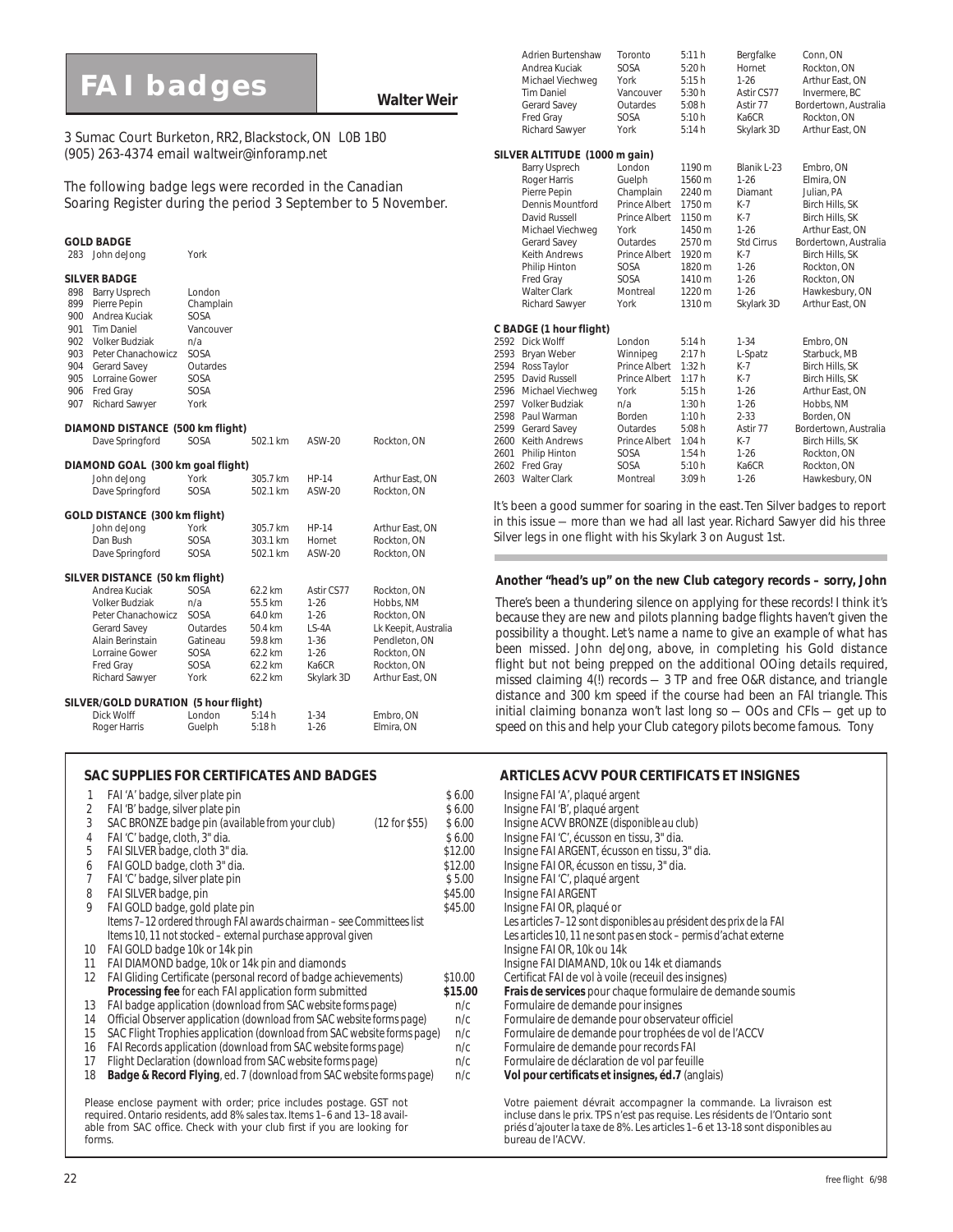



Personal ads are a free service to SAC members (please give me the name of your club). \$10 per insertion for nonmembers. **Send ad to editor**, not the national office, Box 1916, Claresholm, AB T0L 0T0 tel/fax (403) 625-4563, *free-flt@agt.net*

Ad will run 3 times unless you renew. Please tell me if your item has been sold sooner. Maximum ad length is 6 lines and subject to some editing as necessary.

### **single seat**

**L-Spatz,** CF-UJZ, 1966, recent fabric and overhaul, basic instruments, radio, Varicalc, open trailer. \$6000. Winnipeg Gliding Club (204) 837-8128 or *<info@wgc.mb.ca>*

**1-23H-15**, C-FZDN, #48, 1050h, 16m span, all metal, fully aerobatic, L/D 31/1. Chute, O 2, encl trailer. May '98 c of a. \$13,000 obo. Mark Saar, (705) 749-2533.

**1-23**, #16, 1951, 2400h, beautifully refinished, all instruments, trailer. Asking \$11,000. Matt (250) 342-3006 or *<kaz@rockies.net>*

**1-26A**, #23, 1050h, beautiful condition, new fabric on wings, tail and fuselage recently recovered, total refinish in 1996. Excellent enclosed trailer. Asking \$9500. Would consider delivering for expenses. Harold Eley, (306) 584-5712, Wilbur Eley, (306) 255- 2859, or *<eeley@cableregina.com>*

**Pic-3**, Finnish glider (Ka6 equivalent), plywood construction, trailer, radio, O2, chute, all logbooks. \$3500. Klaus Brixa (519) 948-2384 eves.

### **Solaire Canada**

Ed Hollestelle (519) 461-1464 p & fx

**LX-20B** The new "no frills" IGC– approved GPS flight recorder \$1495 **LX-100** Electronic audio vario with averager and 2 response settings \$495 erager and 2 response settings **ATR57** A new 2-1/4" panel-mounted 760 channel radio ready to install. \$1395 **ATR720A** 760 chan VHF with mounting<br>tray and wiring harness. \$1695 tray and wiring harness. **ATR720C** Same as above with LCD dis-<br>play and 10 channel memory. \$1895 play and 10 channel memory. **SHM1010** Boom mike and wiring (as installed by most glider manufacturers. \$175 **LX-4000E** Flash-RAM stand-alone final glide computer or connects to any GPS (with NMEA output) or connects to the new LX-20B flight recorder for a completely integrated and FAI approved system. \$2595 **LX-5000** The ultimate GPS/final glide computer system with large graphic display, FAI flight recorder, and moving map with airspace and task displays. \$5995

**DX 50** The newest GPS flight data computer/recorder, only 2 LCDs. \$3495 puter/recorder, only 2 LCDs.

**Skylark 4**, fully equipped with trailer, hangared at GGC. Andrew Robinson (613) 226-7616 (H), (613) 723- 2299 (W), (613) 237-4152 (F), *<andrewr@hookup.net>*

**Dart 17/R**, C-FOAK, easy to rig/derig, basic instru-<br>ments, trailer (needs repairs), chute, O2. \$9000<br>minus AD. Call Sylvain "Bingo" Larue at (902) 765-6865 or *<bingo@ns.sympatico.ca>*

**DG600**, 1050h, 17m tips and 15m winglets. Becker radio, Westerboer computer, Bohli compass, wing wheel, covers, Cobra trailer. US\$52,000. André Pepin, (514) 923-3631 or *<prpepin@videotron.ca>*

**DG202/17C**, 1981 carbon model, 2700h (ship has been meticulously cared for and is in excellent cond). Excellent gel coat, Becker radio/mic, ILEC computer/ vario, GPS, Winter mech back-up vario, Hamilton compass, O 2, water. \$50,000. Based in Ephrata, WA. Harry Peters (604)856-5456, *<petersh@uniserve.com>*

**SZD-51-1**, C–GBYT, "Junior" new club single, instruments to suit. Trailer available. Ed Hollestelle (519) 461-1464 ph/fx, *<solairecanada@compuserve.com>*

**PIK20Bc**, C–GXWD, carbon fibre, 820h, very good condition, new paint, Ball 400 c/w netto & cruise, Edoaire 720 radio, chute, O 2, gear warning. Call Lee Coates at (403) 242-3056 or Denis Bergeron at (403) 526-4560.

**SZD-55**, instruments, LX4000 GPS + LX20 FR, radio, trailer. New April 1997. \$70,000 (\$65,000 without GPS and FR) Andy Gough (905) 639-5939, e-mail: *<gough\_andy@hotmail.com>*

### **miscellaneous**

**Instructors wanted** Aéro Club des Outardes needs qualified instructors and towpilots for the 1999 season – min. 200 hours. *Aéro Club des Outardes à besoin d'instructeurs et pilotes remorqueur qualifiés pour la saison 1999 – min. 200 heures.* Gerry (450) 621-4891; Daniel (450) 628-5116.

**ILEC SB-7** variometer, 2 **SB-7** varios, good condition, working order, with manuals, no flask needed, asking \$US500 each. One 57mm **averager readout for SB-7**, \$US150. Kevin Clifton, (306) 978-1832, *<kev@envistatech.com>*

**L13 canopy, L13 complete tail section** including skid with wheel. Hans Lohr, (905) 509-2356 after 1900.

**Barograph**, Winter, ink and smoke, 12 km, \$250 Gilles (450) 377-5737

**Bergfalke III manual wanted**. We are searching for an English version of our German Bergfalke III flight manual. Contact: Sylvain Bourque, Association de Vol à Voile Champlain, *<champlain@videotron.ca>* , (514) 641-3913.

**Radio trade** – a panel mounted radio for an ICOM IC-A2 handheld. Mike Cook (250) 427-5471

### **suppliers**

**XU Aviation** Glider repair in all materials. Chris Eaves, (519) 452-7999, fax (519) 452-0075, *<xu-aviation@ sympatico.ca>*

**Barograph calibration**, most makes and models. Walter Chmela (416) 223-6487.

**VariCalc**, versatile pressure transducer and microprocessor based vario and final glide calculator, Canadian designed and produced. Skytronics (613) 820-3751 or (613) 596-1024.

**LD-200** variometer, hi-performance pressure transducer based varios with audio. No bottle required. Peter Masak, 47 Sheffield Lane, West Chester, PA 19380 (610)-738-9792 *<masak@ix.netcom.com>*